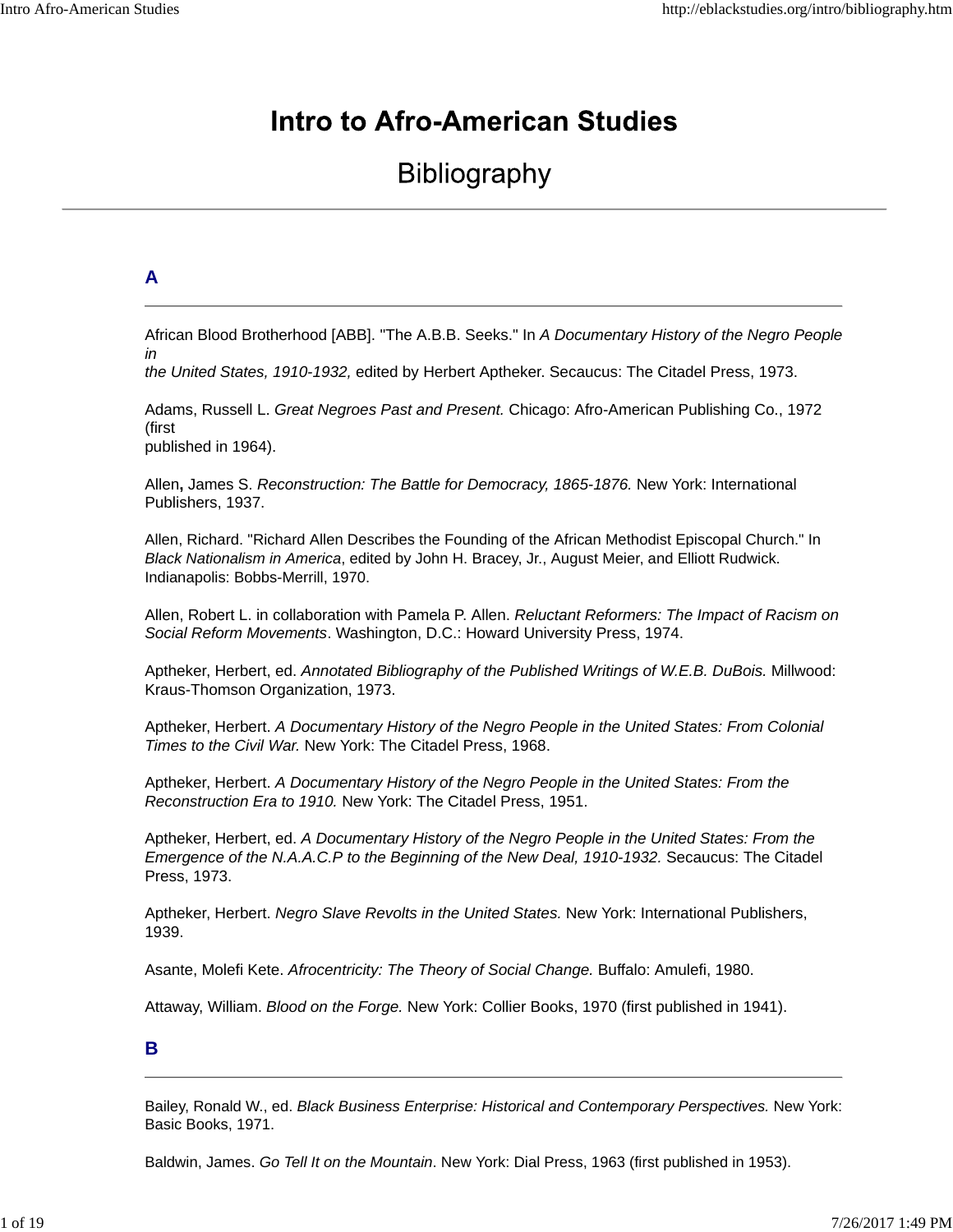Baraka, Amiri. *The Autobiography of Leroi Jones.* New York: Freundlich Books, 1984.

Baraka, Amiri. *Daggers and Javelins: Essays, 1974-1979.* New York: Quill, 1984.

Baraka, Imamu Amiri. "Black Nationalism: 1972." *The Black Scholar 4* (September 1972): 23-29.

Barbour, Floyd B., ed. *The Black Power Revolt: A Collection of Essays.* Boston: Extending Horizons Books, 1968.

Baron, Harold M. "The Demand for Black Labor: Historical Notes on the Political Economy of Racism." *Radical America 5* (January/ February 1971): 1-46.

Beal, Frances M. "Slave of a Slave No More: Black Women in Struggle." *The Black Scholar 6* (March 1975): 2-10.

Bennett, Lerone, Jr. *Before the Mayflower.- A History of Black America.* 6th ed. Chicago: Johnson Publishing Company, 1982 (first published in 1963).

Bennett, Lerone, Jr. *The Negro Mood and Other Essays.* Chicago: Johnson Publishing Company, 1964.

Berlin, Ira. *Slaves without Masters: The Free Negro in the Antebellum South*. New York: Vintage Books, 1976 (first published in 1974).

Berry, Mary Frances. "Blacks in Predominantly White Institutions of Higher Learning." In *The State of Black America, 1983*, edited by James D. Williams. New York: National Urban League, 1983.

Berry, Mary Frances and John W. Blassingame. *Long Memory: The Black Experience in America*. New York: Oxford University Press, 1982.

*Black Enterprise.* Each June issue contains "Annual Report on Top 100 Black Businesses."

Black Panther Party. "Call for a Revolutionary People's Constitutional Convention." In *The Black Panthers Speak*, edited by Philip S. Foner. Philadelphia: J. B. Lippincott, 1970.

Black Workers Congress. *The Black Liberation Struggle, the Black Workers Congress and Proletarian Revolution.* Available from Peoples College Press, P.O. Box 7696, Chicago, IL 60680.

Blackwell, James E. *Mainstreaming Outsiders: The Production of Black Professionals.* New York: General Hall, 1981.

Blackwell, James E. and Morris Janowitz, eds. *Black Sociologists: Historical and Contemporary Perspectives.* Chicago: University of Chicago Press, 1974.

Blassingame, John W., ed. *New Perspectives on Black Studies.* Urbana: University of Illinois Press, 1971.

Blassingame, John W. *The Slave Community: Plantation Life in the Antebellum South.* New York: Oxford University Press, 1972.

Blauner, Robert. "Black Culture: Lower Class Result or Ethnic Creation?" In *Soul*, edited by Lee Rainwater. New Brunswick: Transaction Books, 1970.

Boggs, James. *Manifesto for a Black Revolutionary Party.* Philadelphia: Pacesetters Publishing House, 1969.

Bond, Horace Mann. *The Education of the Negro in the American Social Order*. Englewood Cliffs: Prentice-Hall, 1934.

Bond, Horace Mann. *Negro Education in Alabama: A Study in Cotton and Steel*. Washington, D.C.: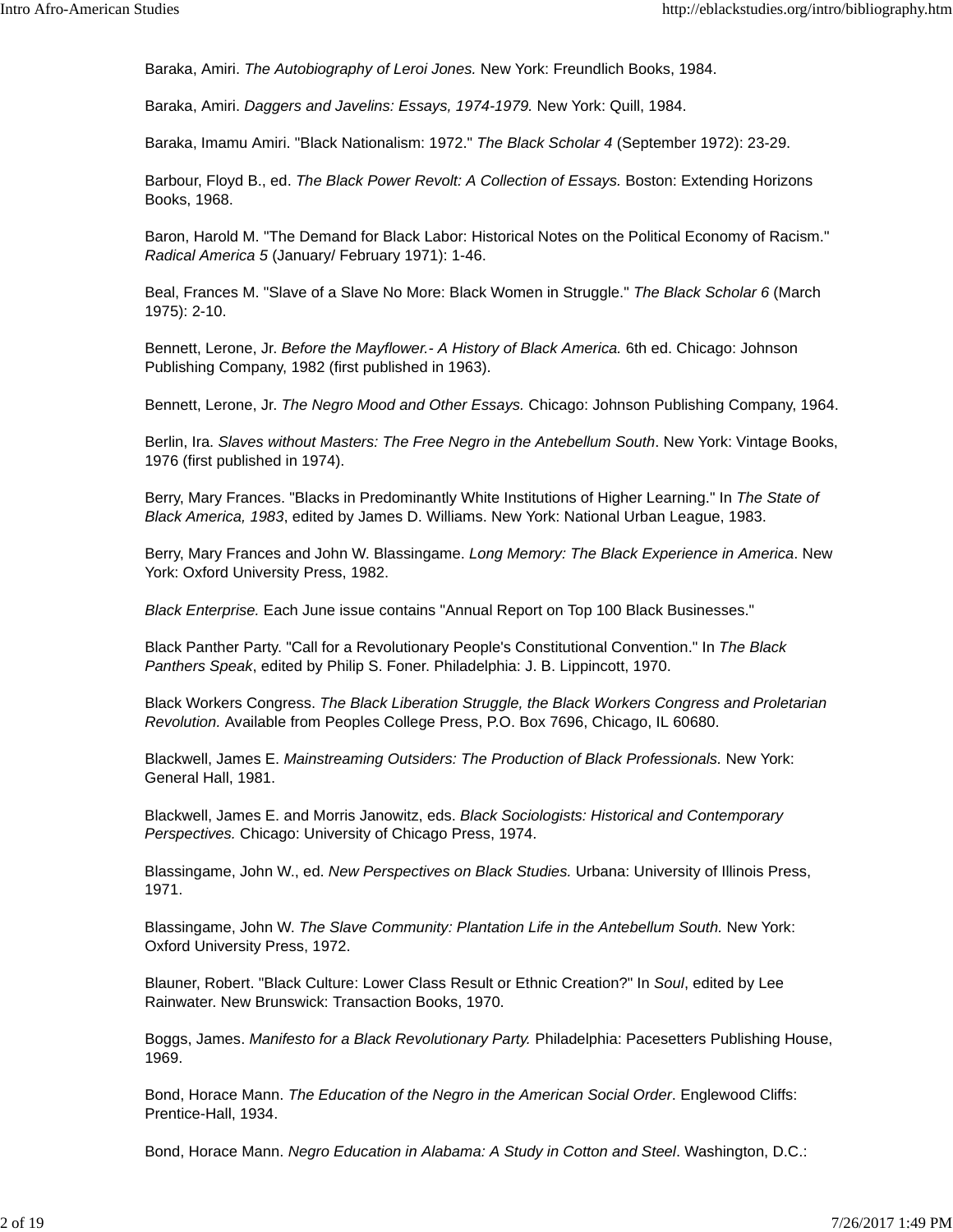Associated Publishers, 1939.

Bond, Horace Mann. "The Negro Scholar and Professional in America." In *The American Negro Reference Book*, edited by John P. Davis. Englewood Cliffs: Prentice-Hall, 1966.

Bowles, Samuel. "Unequal Education and the Reproduction of the Hierarchical Division of Labor." In *The Capitalist System: A Radical Analysis of American Society,* edited by Richard C. Edwards, Michael Reich, and Thomas E. Weiss-Kopf. Englewood Cliffs: Prentice-Hall, 1972.

Bracey, John H., Jr., August Meier, and Elliott Rudwick, eds. *Black Nationalism in America*. New York: Bobbs-Merrill, 1970.

Bracey, John H., Jr., August Meier, and Elliott Rudwick, eds. *The Black Sociologists: The First Half Century.* Belmont: Wadsworth, 1971.

Bremmer, Andrew. "The Economic Outlook and the Future of the Negro College.*" Daedalus* 11 (Summer 1971): 539-72.

Briggs, Cyril V. "How Garvey Betrayed the Negroes." In *Voices of a Black Nation: Political Journalism in the Harlem Renaissance*, edited by Theodore G. Vincent. San Francisco: Ramparts Press, 1973.

Broderick, Francis L. and August Meier, eds. *Negro Protest Thought in the Twentieth Century.* New York: Bobbs-Merrill, 1965.

Bullock, Henry Allen. A History of Negro Education in the South: From 1619 to the Present. Cambridge: Harvard University Press, 1967.

Bunche, Ralph J. "A Critical Analysis of the Tactics and Programs of Minority Groups.*" The Journal of Negro Education* 5 (July 1935): 308.

Bunche, Ralph J. *The Political Status of the Negro in the Age of FDR.* Chicago: University of Chicago Press, 1973.

Bunche, Ralph. *A World View of Race.* New York: Kennikat Press, 1936.

Bush, Rod., ed. *The New Black Vote: Politics and Power in Four American Cities.* San Francisco: Synthesis Publications, 1984.

Butler, Johnnella E. *Black Studies: Pedagogy and Revolution, A Study of Afro-American Studies and the Liberal Arts Tradition through the Discipline of Afro-American Literature*. Washington, D.C.: University Press of America, 1981.

## **C**

Cabral, Amilcar. "The Death Pangs of Imperialism." In *Emerging Nationalism in Portuguese Africa: Documents*, edited by Ronald H. Chilcote. Stanford: Hoover Institution Press, 1972.

Cabral, Amilcar. *Revolution in Guinea: An African People's Struggle, Selected Texts.* New York: Monthly Review Press, 1970.

Cameron, A. C. For quote, see Foner (1974: 20).

Carmichael, Stokely. "Marxism - Leninism and Nkrumahism." *The Black Scholar* 4 (February 1973): 41-43.

Carmichael, Stokely. "Pan-Africanism - Land and Power." *The Black Scholar* 1 (November 1969): 36-43.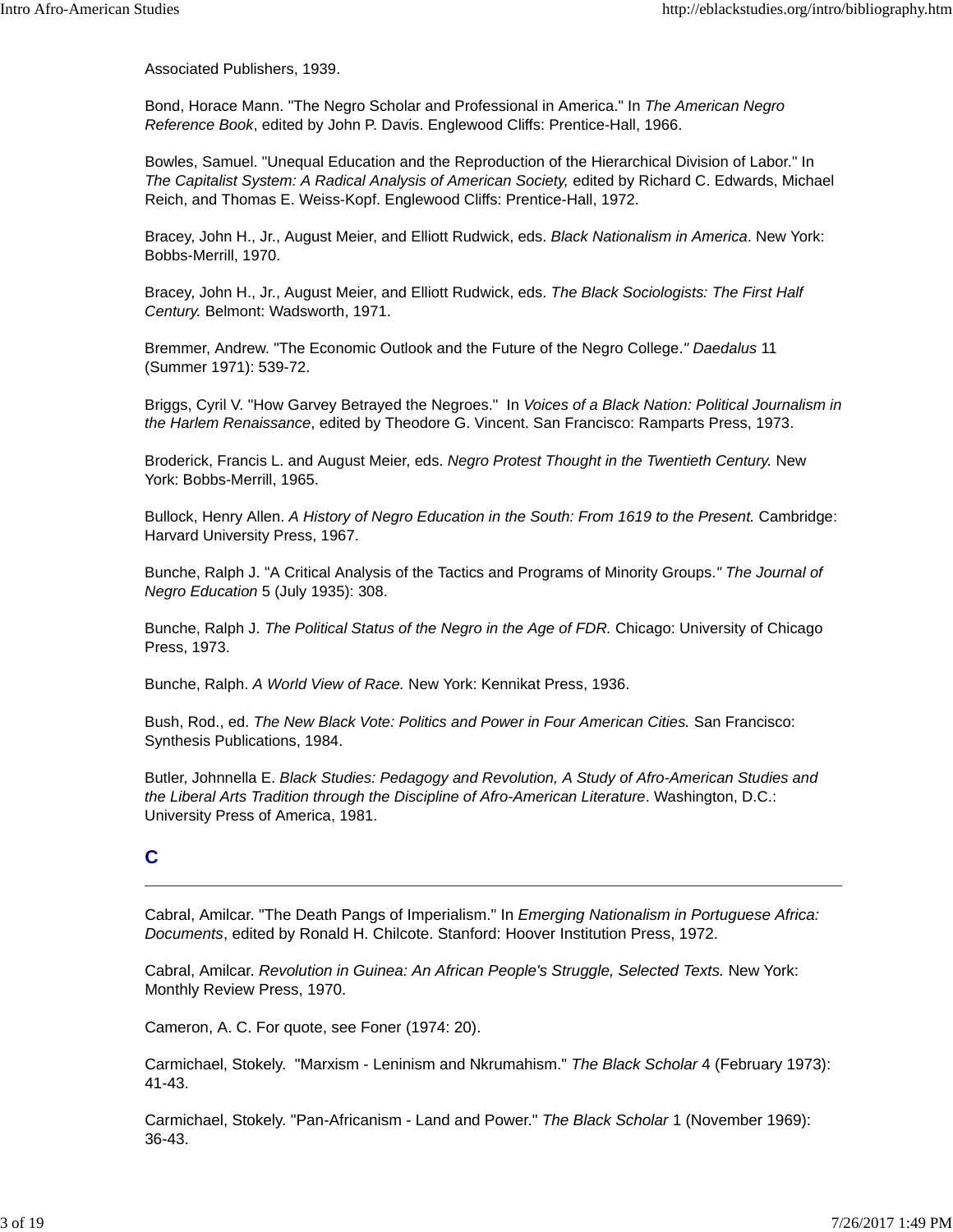Carmichael, Stokely and Charles Hamilton. *Black Power: The Politics of Liberation in America*. New York: Random House, 1967.

Cayton, Horace R. and George S. Mitchell. *Black Workers and the New Unions*. Chapel Hill: University of North Carolina Press, 1939.

Chicago Commission on Race Relations. *The Negro in Chicago: A Study of Race Relations and a Race Riot.* Chicago: University of Chicago Press, 1922.

Chicago Committee for a Free Africa. "New Wine in Old Bottles: A Responsive Reading on the Black Church and Struggle." Available from Peoples College Press, P.O. Box 7696, Chicago, IL 60680.

Christian, Marcus. *Negro Ironworkers in Louisiana, 1718-1900.* Gretna: Pelican, 1972.

"Civil Rights Commission Reconstituted." In *Congressional Quarterly Almanac*, vol. 39. Washington, D.C.: Congressional Quarterly, Inc., 1983.

Clark, Peter H. "Socialism: The Remedy for the Evils of Society." In *The Voice of Black America*, edited by Philip S. Foner. New York: Simon and Schuster, 1972.

Columbus, Christopher. For quote, see Marx (1970: 131-32).

Commission on Interracial Cooperation. For quote, see Guzman and Hughes (1947: 304).

Communist International [Comintern]. "Resolutions of the Communist International on the Negro Question in the United States [1928 and 1930]." In *The Negro National Colonial Question,* rev. ed., by Nelson Peery. Chicago: Workers Press, 1975 (first published in 1972).

Cone, James H. *For My People: Black Theology and the Black Church.* Mary Knoll, New York: Orbis Books, 1984.

Cone, James H. *The Spirituals and the Blues.* New York: Seabury Press, 1972.

Congress on Racial Equality [CORE]. For quote on its reformist approach, see Meier and Rudwick (1973: 4).

Cortada, Rafael L. *Black Studies: An Urban and Comparative Curriculum.* Lexington, Massachusetts: Xerox College Publishing, 1974.

Cullen, Countee. "Yet Do I Marvel." In *The Poetry of the Negro, 1746- 1949: An Anthology*, edited by Langston Hughes and Arna Bontemps. Garden City: Doubleday, 1949.

Curtain, Philip D., ed. *The Atlantic Slave Trade: A Census.* Madison: University of Wisconsin Press, 1969.

## **D**

Daniel, Vattel. "Ritual in Chicago's South Side Churches for Negroes." Ph.D. diss., University of Chicago, 1940.

Daniels, Ron. "The National Black Political Assembly: Building Independent Black Politics in the 1980s." *The Black Scholar* 11 (March/ April 1980): 32-42.

Davis, Angela. *Women, Race and Class.* New York: Vintage Books, 1983 (first published in 1981).

Davis, John P., ed. *The American Negro Reference Book.* Englewood Cliffs: Prentice-Hall, 1966.

Delany, Martin R. *Blake or the Huts of America*. Boston: Beacon Press, 1970 (first published in 1859).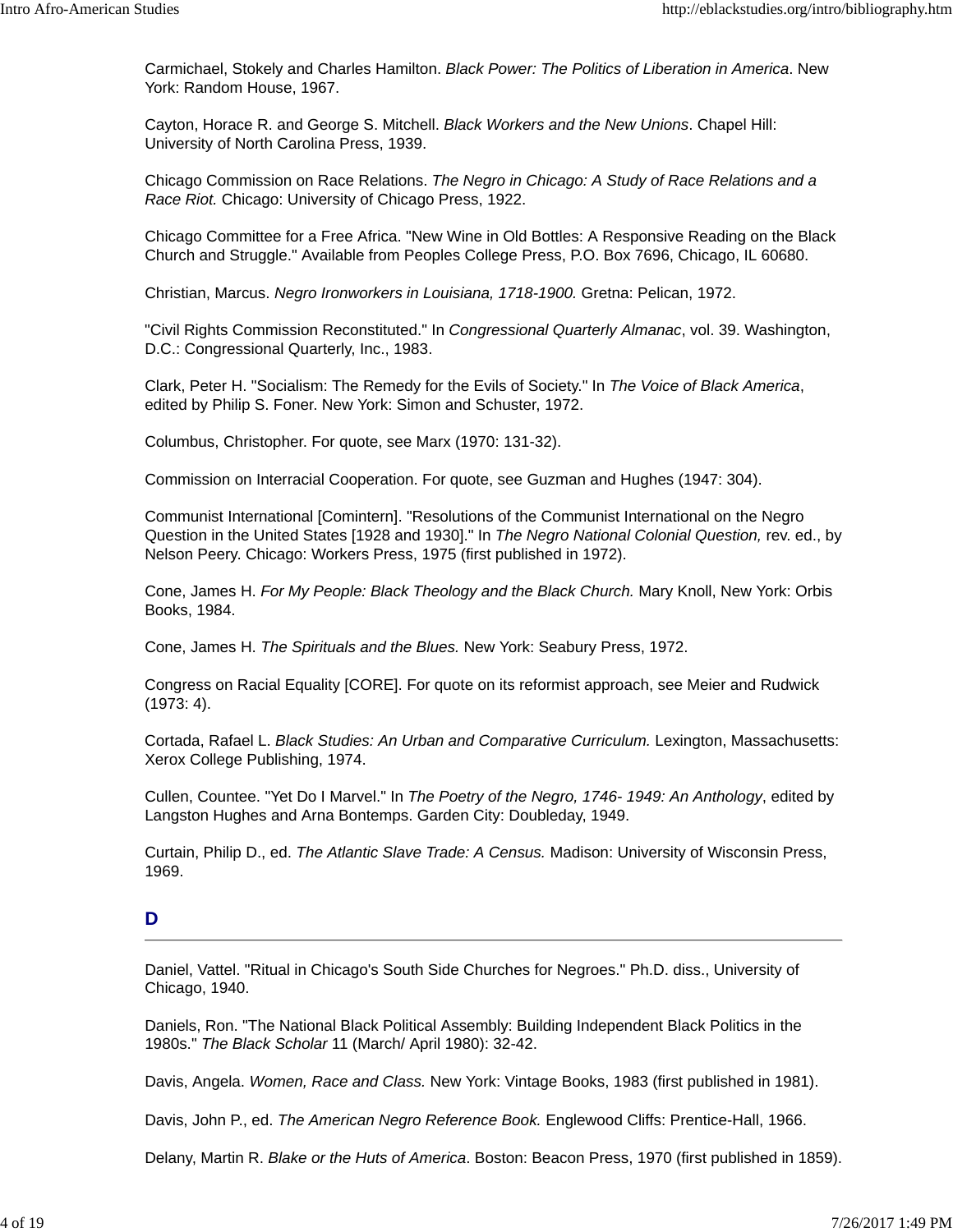Dodge Revolutionary Union Movement [DRUM]. "Constitution of the Dodge Revolutionary Union Movement." In *Black Nationalism in America*, edited by John H. Bracey, Jr., August Meier, and Elliott Rudwick. New York: Bobbs-Merrill, 1970.

Dodge Revolutionary Uiion Movement [DRUM]. "Our Thing Is DRUM!" See Foner (1974: 410).

Donald, Cleveland, Jr. "Cornell: Confrontation in Black and White." In *Divided We Stand: Reflections on the Crisis at Cornell,* edited by Cushing Strout and David I. Grossvogel. Garden City: Doubleday, 1970.

Douglass, Frederick. *Frederick Douglass on Women's Rights.* Edited by Philip S. Foner. Westport: Greenwood Press, 1976.

Douglass, Frederick. "If There is No Struggle There is No Progress." In *The Voice of Black America*, edited by Philip S. Foner. New York: Simon and Schuster, 1972.

Douglass, Frederick. "The Meaning of July Fourth for the Negro, 1852." In *The Life and Writings of Frederick Douglass: Pre-Civil War Decade, 1850-1860,* vol. 2, edited by Philip S. Foner. New York: International Publishers, 1950.

Douglass, Frederick. "Men of Color, to Arms!" In *The Black American. A Documentary History,* rev. ed., edited by Leslie H. Fishel, Jr. and Benjamin Quarles. Glenview: Scott, Foresman and Company, 1970.

Douglass, Frederick. *My Bondage and My Freedom.* New York: Miller, Orton and Mulligan, 1855.

Douglass, Frederick. "What Is Slavery: An Appeal to the British People, 1846." In *The Life and Writings of Frederick Douglas: Early Years, 1817-1849,* vol. 1 edited by Philip S. Foner. New York: International Publishers, 1950.

Drake, St. Claire. "Anthropology and the Black Experience" *Black Scholar* 11 (September-October 1980): 2-31.

Drake, St. Clair and Horace R. Cayton. *Black Metropolis: A Study of Negro Life in a Northern City.* 2 vols., rev. ed. New York: Harcourt, Brace and World, 1970 (first published in 1945).

DuBois, W. E. B. *The Autobiography of W, E. B. DuBois; A Soliloquy on Viewing My Life from the Last Decade of Its First Century.* Edited by Philip S. Foner. New York: International Publishers, 1968.

DuBois, W. E. B. *The Black Flame: A Trilogy.* New York: Mainstream Publishers, 1957, 1959, and 1961.

DuBois, W. E. B. *Black Reconstruction in America: An Essay toward a History of the Part which Black* Folk Played in the Attempt to Reconstruct Democracy in America, 1860-1880. New York: Atheneum, 1975 (first published in 1935).

DuBois, W. E. B. *Dusk to Dawn: An Essay Toward an Autobiography of a Race Concept.* New York: Harcourt, Brace, 1940.

DuBois, W. E. B. "I Sing to China." In his *Selected Poems*. Accra: Ghana Universities Press, n.d. Reprint. Nashville: Peoples College Press, 1974.

DuBois, W. E. B. *John Brown.* 2d ed. New York: International Publishers, 1962 (first published in 1909).

DuBois, W. E. *B. The Negro Church.* Atlanta: Atlanta University Press, 1903.

DuBois, W. E. B. *The Negro Farmer*. U. S. Bureau of the Census Bulletin, no. 7. Washington, D.C.: U.S. Government Printing Office, 1904.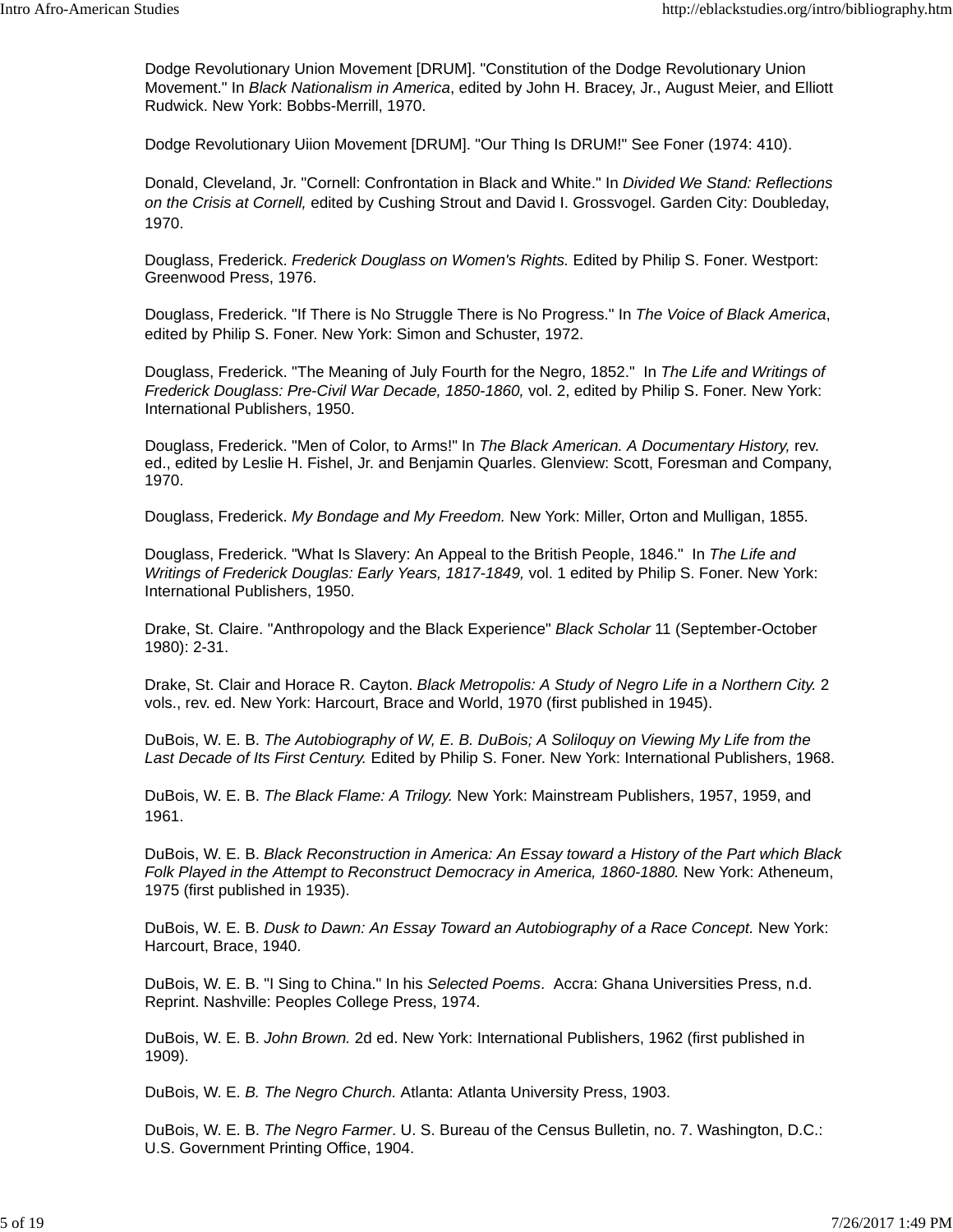DuBois, W. E. B. *The Negro Landholder of Georgia.* U.S. Labor Department Bulletin, vol. 6. Washington, D.C.: U.S. Government Printing Office, 1901.

DuBois, W. E. B. *The Negroes of Farmville, Virginia: A Social Study.* U.S. Labor Department Bulletin, vol. 3, no. 4. Washington, D.C.: U.S. Government Printing Office, 1898.

DuBois, W. E. B. "Opinion." *The Crisis* 18 (May 1919): 7-14.

DuBois, W. E. B. "The Pan-African Movement." In *Colonial and...Coloured Unity, A Programme of Action: History of the Pan-African Congress*, 2d ed., edited by George Padmore. London: Hammersmith Bookshop, 1963 (first published in 1947).

DuBois, W. E. B. *The Philadelphia Negro: A Social Study.* Boston: Ginn and Company, 1899.

DuBois, W. E. B. *The Souls of Black Folk: Essays and Sketches.* Chicago: A. C. McClurg and Company, 1903.

DuBois, W. E. B. *The Suppression of the African Slave Trade to the United States of America*. New York: The Social Science Press, 1954 (first published in 1896).

DuBois, W. E. B. "The Talented Tenth" In *The Negro Problem: A Series of Articles by Representative American Negroes of Today.* New York: James Pott, 1903.

DuBois, W. E. B. *The World and Africa: An Inquiry into the Part which Africa Has Played in World History.* New York: Viking Press, 1947.

DuBois W. E. B. For quote on IWW, see Foner (1974: 159).

#### **E**

Edwards, Harry. *The Struggle that Must Be: An Autobiography. New* York: Macmillan, 1980.

Engels, Frederick. *Anti-Dühring: Herr Eugen Dühring's Revolution in Science*. Translated by Emile Burns, edited by C. P Dutt. New York: International Publishers, 1976.

Epton, Bill. The Black Liberation Struggle within the Current World Struggle. New York: Black Liberation Press, n.d.

Essien-Udom, E. U. *Black Nationalism: A Search for an Identity in America*. Chicago: University of Chicago Press, 1962.

## **F**

Fauset, Arthur Huff. *Black Gods of the Metropolis: Negro Religious Cults of the Urban North.* Philadelphia: University of Pennsylvania Press, 1944.

Ferry, Jules. For quote, see Nkrumah (1973: 19).

"Fight, and if You Can't Fight, Kick." In *Black Women in White America,* edited by Gerda Lerner. New York: Vintage Books, 1973.

Fishel, Leslie H., Jr. and Benjamin Quarles, eds. *The Black American: A Documentary History*, rev. ed. Glenview: Scott, Foresman and Company, 1970 (first published as *The Negro American* in 1965).

Fisher, Dexter and Robert B. Stepto, eds. *Afro-American Literature: The Reconstruction of Instruction.* New York: Modern Language Association of America, 1979 (first published in 1978).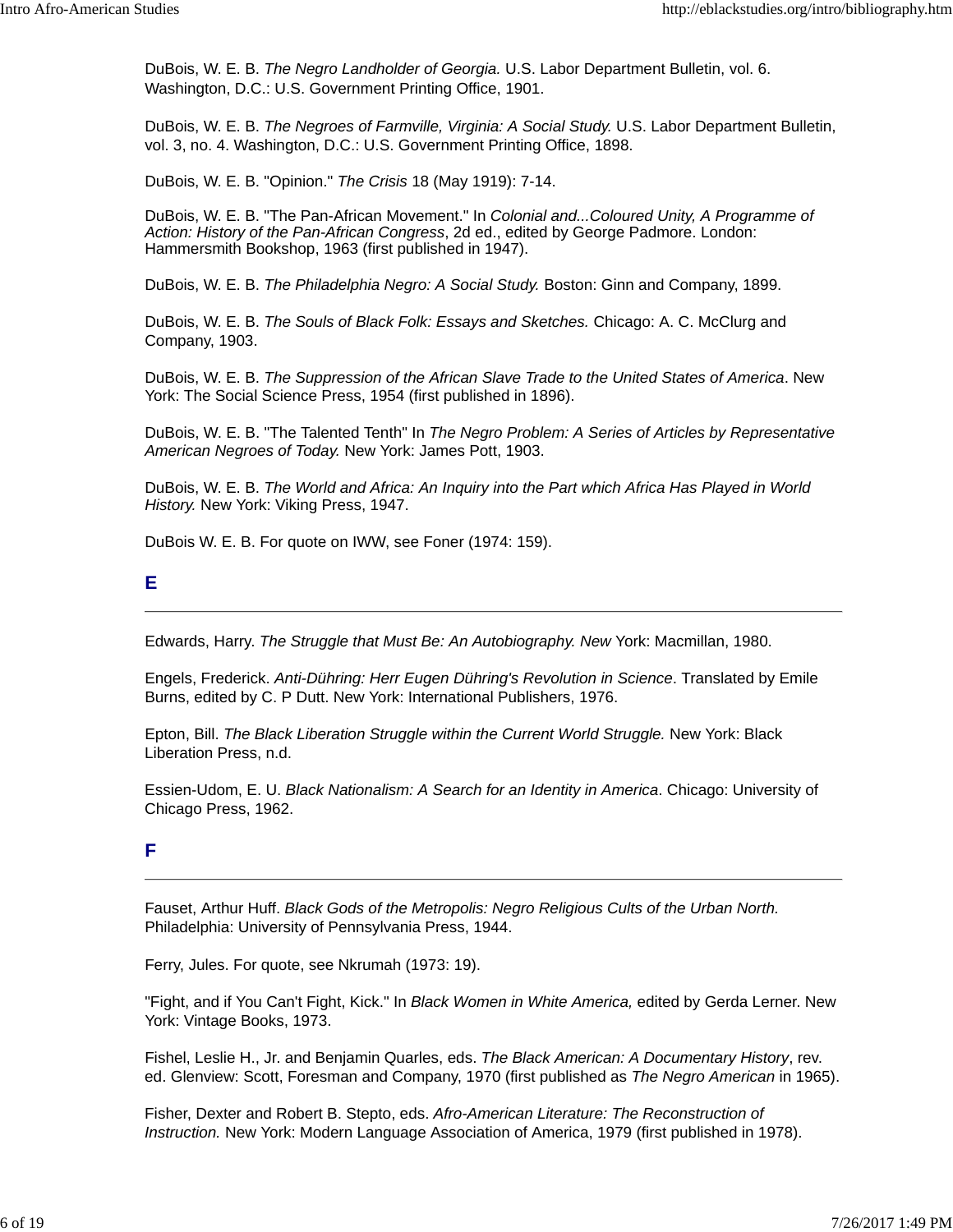Foner, Philip S. *American Socialism and Black Americans: From the Age of Jackson to World War II*. Westport: Greenwood Press, 1977.

Foner, Philip S. *The Life and Writings of Frederick Douglass.* 4 vols. New York: International Publishers, 1950.

Foner, Philip *S. Organized Labor and the Black Worker, 1619-1973.* New York: Praeger, 1974.

Foner, Philip S., ed. *The Voice of Black America: Major Speeches by Negroes in the United States, 1797-1971.* New York: Simon and Schuster, 1972.

Foner, Philip S., ed. *W. E. B. DuBois Speaks.* 2 vols. New York: Pathfinder Press, 1970.

Ford, James W. *The Negro and the Democratic Front*. New York: International Publishers, 1938.

Ford, Nick Aaron. *Black Studies: Threat-or-Challenge.* Port Washington: Kennikat Press, 1973.

Foster, William Z. *The Negro People in American History.* New York: International Publishers, 1973 (first published in 1954).

Frazier, E. Franklin. *Black Bourgeoisie: The Rise of a New Middle Class.* New York: The Free, Press, 1957.

Frazier, E. Franklin. *E. Franklin Frazier on Race Relations: Selected Writings,* edited by G. Franklin Edwards. Chicago: University of Chicago Press, 1968.

Frazier, E. Franklin. *The Free Negro Family: A Study of Family Origins before the Civil War.* Nashville: Fisk University Press, 1932.

Frazier, E. Franklin. *The Negro Church in America*. New York: Schocken Books, 1964.

Frazier, E. Franklin. "The Negro Family in America." In *E. Franklin Frazier on Race Relations: Selected Writings,* edited by G. Franklin Edwards. Chicago- University of Chicago Press, 1968.

Frazier, E. Franklin. *The Negro Family in Chicago.* Chicago: University of Chicago Press, 1932.

Frazier, E. Franklin. *The Negro Family in the United States.* Chicago: University of Chicago Press, 1939.

Frazier, E. Franklin. *The Negro in the United States*, rev. ed. New York: Macmillan, 1957 (first published in 1949).

Frazier, E. Franklin. *Negro Youth at the Crossways: Their Personality Development in the Middle States.* New York: Schocken Books, 1967 (first published in 1940).

Frazier, I,. Franklin. *Race and Culture Contacts in the Modern World.* Boston: Beacon, 1957.

Freeman, Richard B. *Black Elite: The New Market for Highly Educated Black Americans.* New York: McGraw-Hill, 1976.

Frye, Charles A. *The Impact of Black Studies on the Curricula of Three Universities.* Washington, D.C.: University Press of America, 1976.

Fujita, Kuniko. *Black Worker's Struggles in Detroit's Auto Industry, 1935- 1975*. Saratoga: Century Twenty One Publishing, 1980.

**G**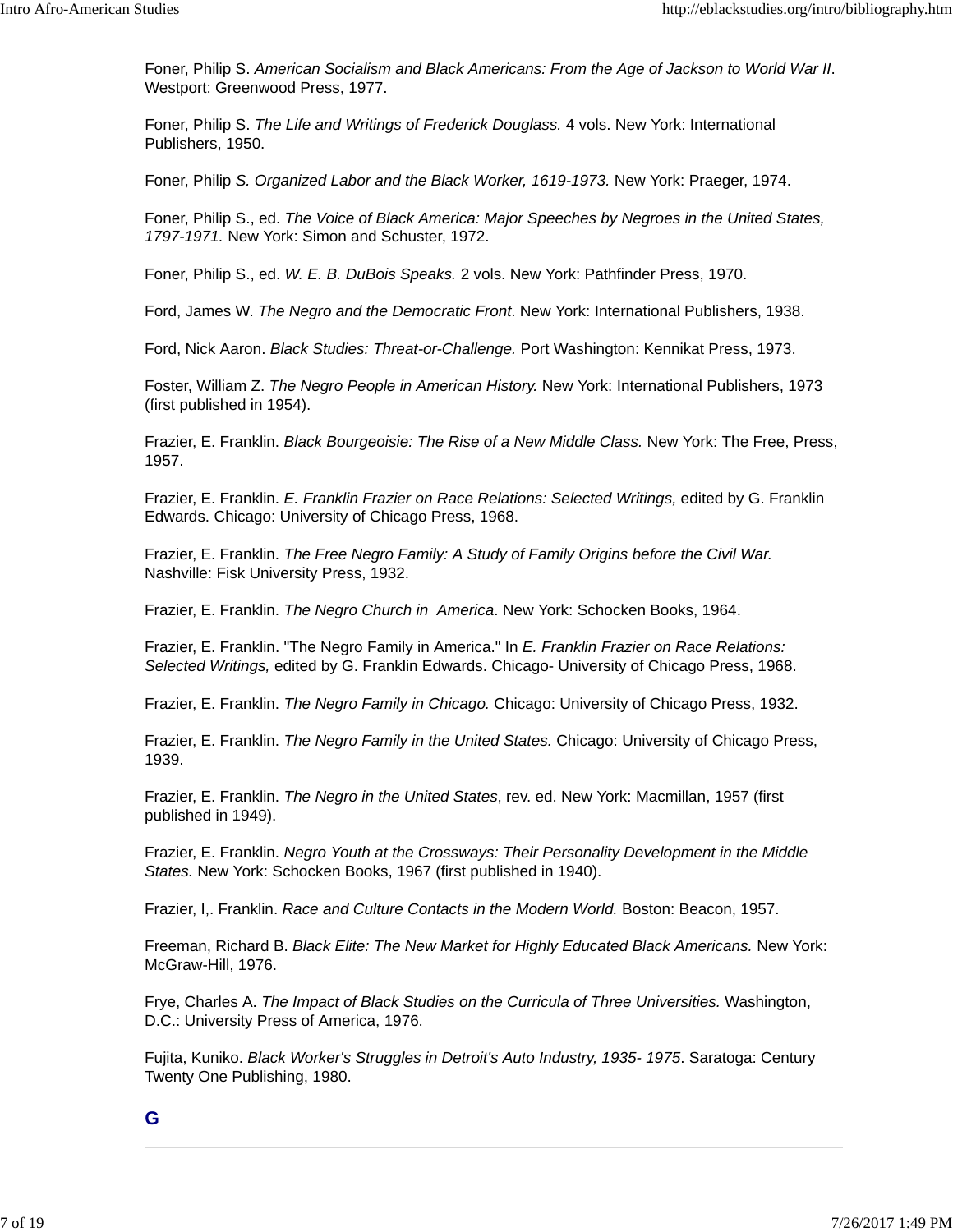Gardner, Ed. For quote, see Raines (1977: 141-43).

Garnet, Henry Highland. For quote, see Ofari (1972: 150-53).

Garvey, Marcus. "Aims and Objectives of Movement for Solution of Negro Problem." In *Philosophy and Opinions of Marcus Garvey*, vol. 2, edited by Amy Jacques-Garvey. Now York: Atheneum, 1970 (first published in 1925).

Garvey, Marcus. For quote, see Hill (1983: 397).

Georgakas, Dan and Marvin Surkin. *Detroit: I Do Mind Dying.* New York: St. Martin's Press, 1975.

George, Hermon, Jr. *American Race Relations Theory. A Review of Four Models.* New York: University Press of America, 1984.

Geschwender, James A. *Class, Race, and Worker Insurgency: The League of Revolutionary Black Workers.* New York: Cambridge University Press, 1977.

Geschwender, James A. *Racial Stratification in America*. Dubuque: Wm. C. Brown, 1978.

Gloster, Hugh M. *Negro Voices in American Fiction.* New York: Russell and Russell, 1948.

Gompers, Samuel. For quote, see Foner (1974: 64).

Gordon, Eugene and Cyril Briggs. *Negro Women Workers in the U.S.* (pamphlet in possession of author).

Gordon, Milton M. *Assimilation in American Life: The Role of Race, Religion, and National Origins.* New York: Oxford University Press, 1964.

Gray, Lewis C. assisted by Esther K.. Thompson. *History of Agriculture in the Southern United States to 1860.* 2 vols. Washington, D.C.: Carnegie Institute of Washington, 1933.

Greene, Harry Washington. *Holders of Doctorates among American Negroes: An Educational and Social Study of Negroes Who Have Earned Doctoral Degrees in Course, 1876-1943.* Newton: Crofton, 1974 (first published in 1946).

Greene, Lorenzo Johnston. *The Negro in Colonial New England.* New York: Atheneum, 1968 (first published in 1942).

Greene, Lorenzo J. and Carter G. Woodson. *The Negro Wage Earner.* Washington, D.C.: Association for the Study of Negro Life and History, 1930.

Gurin, Patricia and Edgar Epps. *Black Consciousness, Identity, and Achievement: A Study of Students in Historically Black Colleges.* New York: Wiley, 1975.

Guzman, Jessie P. and W. Hardin Hughes. "Lynching - Crime" In *Negro Year Book: A Review of Events Affecting Negro Life, 1941-1946,* edited by Jessie Parkhurst Guzman, Vera Chandler Foster, and W. Hardin Hughes. Tuskegee: Tuskegee Institute, 1947.

## **H**

Harding, Vincent. *There Is a River: The Black Struggle for Freedom in America*. New York: Harcourt Brace Jovanovich, 1981.

Harper, Michael S. and Robert B. Stepto, eds. *Chant of Saints: A Gathering of,Afro-American Literature, Art and Scholarship.* Urbana: University of Illinois Press, 1979.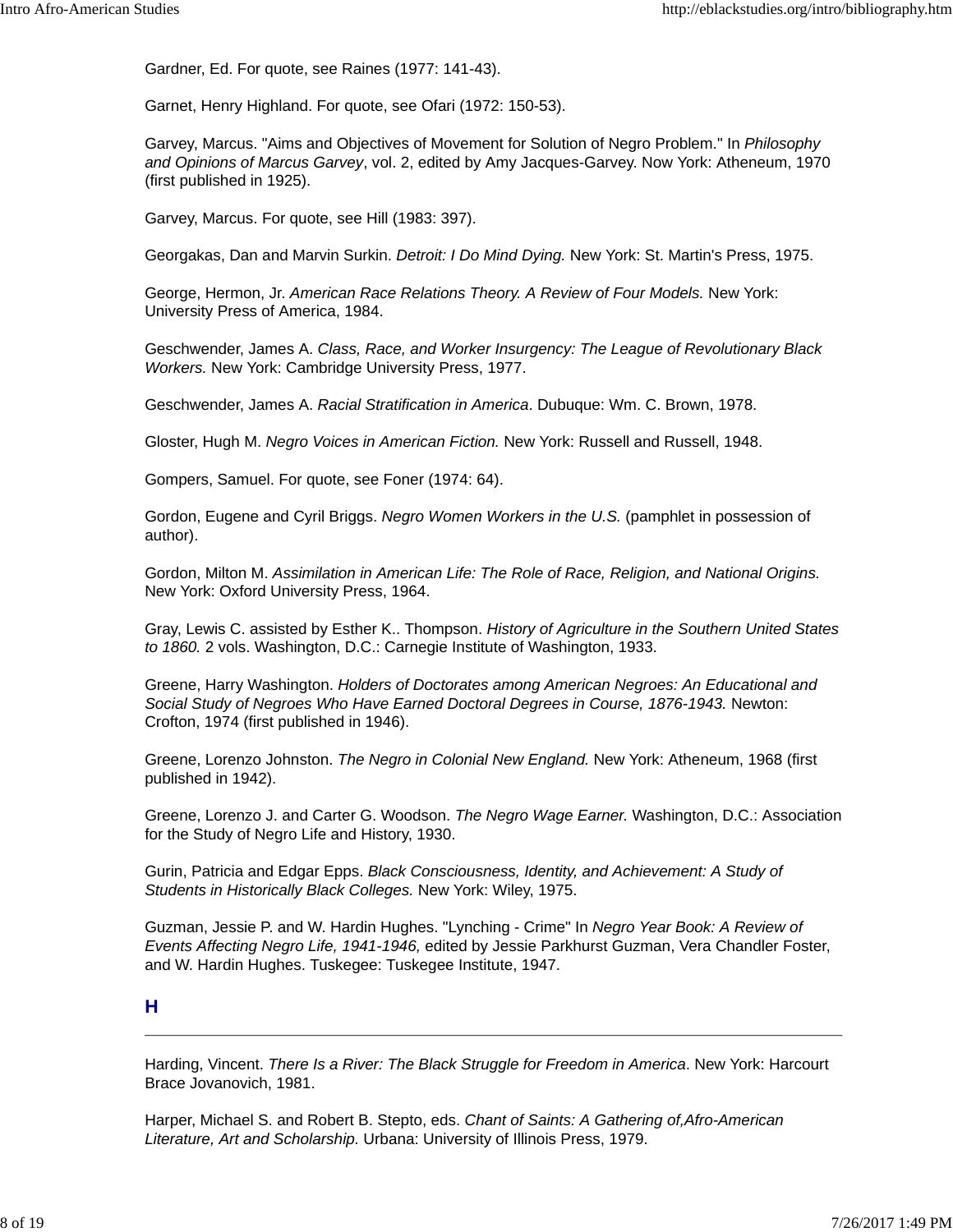Harris, Leonard, ed. *Philosophy Born of Struggle: Anthology of Afro- American Philosophy from 1917.* Dubuque: Kendall/Hunt, 1983.

Harris, Robert L., Jr. "Coming of Age: The Transformation of Afro-American Historiography." *The Journal of Negro History* 67 (Summer 1982): 107-121.

Harris, William H. *The Harder We Run: Black Workers since the Civil War*. New York: Oxford University Press, 1982.

Haywood, Harry. *Black Bolshevik: Autobiography of an Afro-American Communist*. Chicago: Liberator Press, 1978.

Haywood, Harry. *Negro Liberation.* Chicago: Liberation Press, 1976 (first published in 1948).

Henderson, Lenneal J., Jr. "Black Business Development and Public Policy." In *The State of Black America, 1983,* edited by James D. Williams. New York: National Urban League, 1983.

Henderson, Lenneal J., ed. *Black Political Life in the U.S.* San Francisco: Chandler, 1972.

Henry, John. "Communism Not Pan Africanism Is the Guide to Socialist Revolution and Black Liberation." *The Communist* 1 (May 1, 1977): 21-46.

Herndon, Angelo. *Let Me Live.* New York: Arno Press and the New York Times, 1969.

Herskovits, Melville J. *The Myth of the Negro Past.* Gloucester: Peter Smith, 1970 (first published in 1941).

Higgs, Robert. *Competition and Coercion: Blacks in the American Economy, 1865-1914.* Chicago: University of Chicago Press, 1980 (first published in 1977).

Hill, Robert A., ed. *The Marcus Garvey and Universal Negro Improvement Association Papers, Volume I 1826-August 1919.* Berkeley: University of California Press, 1983.

Hill, Robert. For quote, see Henderson (1983: 159-60).

Holiday, Billy. For quote, see Hughes and Bontemps (1958: 476).

Holt, Len. *The Summer that Didn't End*. New York: William Morrow, 1965.

Hughes, Langston. *The Big Sea: An Autobiography.* New York: Knopf, 1940.

Hughes, Langston. "Cowards from the Colleges!" In *Good Morning Revolution: Uncollected Social Protest Writings by Langston Hughes,* edited by Faith Berry. New York: Lawrence Hill, 1973.

Hughes, Langston. "Good Morning Revolution." In *Good Morning Revolution: Uncollected Social Protest Writings by Langston Hughes,* edited by Faith Berry. New York: Lawrence Hill, 1973.

Hughes, Langston. *I Wonder as I Wander. An Autobiographical Journey.* New York: Rinehart, 1956.

Hughes, Langston. "Let America Be America Again." In *The Langston Hughes Reader.* New York: George Braziller, 1958.

Hughes, Langston. "Montage of a Dream Deferred." In *The Langston Hughes Reader.* New York: George Braziller, 1958.

Hughes, Langston. "Mulatto." In *Five Plays by Langston Hughes,* edited by Webster Smalley. Bloomington: Indiana University Press, 1963.

Hughes, Langston. "The Negro Speaks of Rivers." In *The Langston Hughes Reader.* New York: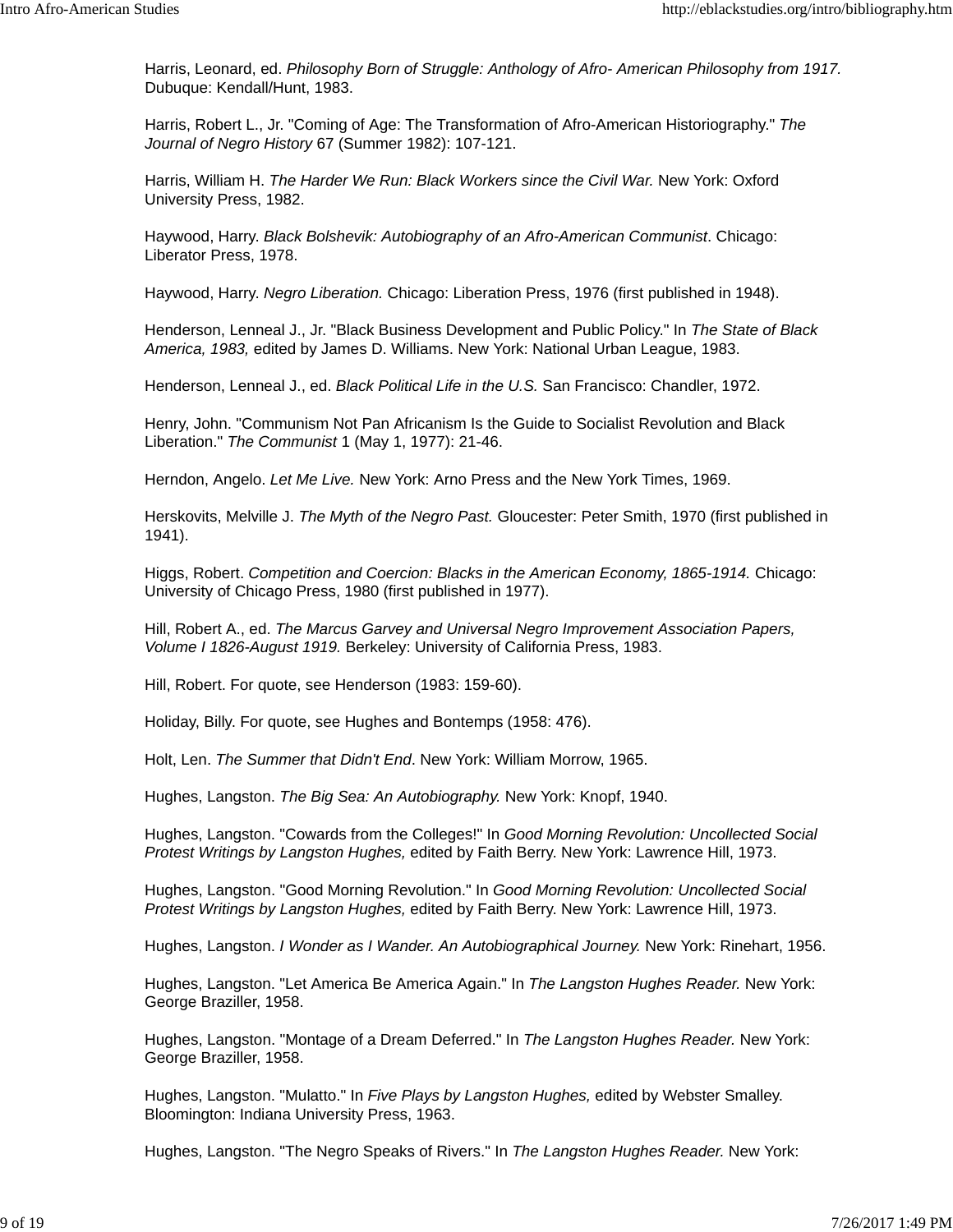George Braziller, 1958.

Hughes, Langston. *Not without Laughter.* New York: Alfred A. Knopf, 1930.

Hughes, Langston. *The Panther* and *the Lash.* New York: Knopf, 1967.

Hughes, Langston., *A Pictorial History of the Negro in America*. New York: Crown, 1956.

Hughes, Langston. *Shakespeare in Harlem*. New York: Knopf, 1942.

Hughes, Langston. *Simple Speaks His Mind*. New York: Simon and Schuster, 1950.

Hughes, Langston. *Simple's Uncle Sam*. New York: Hill and Wang, 1965.

Hughes, Langston. *Something in Common and Other Stories.* New York: Hill and Wang, 1963.

Hughes, Langston. "Tambourines to Glory." In *Five Plays by Langston Hughes*, edited by Webster Smalley. Bloomington: Indiana University Press, 1963.

Hughes, Langston. "To Negro Writers." In *Good Morning Revolution: Uncollected Social Protest Writings by Langston Hughes*, edited by Faith Berry. New York: Lawrence Hill, 1973.

Hughes, Langston. "The Ways of White Folks." In *The Langston Hughes Reader.* New York: Braziller, 1958.

Hughes, Langston. "The Weary Blues." In *The Langston Hughes Reader.* New York: George Braziller, 1958.

Hughes, Langston. "When a Man Sees Red." In his *Simple Speaks His Mind*. New York: Simon and Schuster, 1950 (first published in 1943).

Hughes, Langston and Arna Bontemps, eds. *The Book of Negro Folklore.* New York: Dodd, Mead and Company, 1958.

Hughes, Langston and Arna Bontemps, eds. *The Poetry of the Negro 1746-1949*. Garden City: Doubleday, 1949.

#### **J**

Jay, James M. *Negroes in Science: Natural Science Doctorates, 1876- 1969*. Detroit: Balamp Publishing, 1971.

Johnson, Charles S. *Growing Up in the Black Belt: Negro Youth in the Rural South.* Washington, D.C.: American Council on Education, 1941.

Johnson, Charles S. *The Negro College Graduate.* Chapel Hill: University of North Carolina Press, 1938.

Johnson, Charles S. *Shadow of the Plantation*. Chicago: University of Chicago Press, 1934.

Johnson, Charles S., Edwin R. Embree, and W. W. Alexander. *The Collapse of Cotton Tenancy*. Chapel Hill: University of North Carolina Press, 1935.

Johnson, Mordecai. For quote, see Ford (1938: 119).

Joint Center for Political Studies. *Guide to Black Politics: The Democratic National Convention, The Republican National Convention*. 2 vols. Washington, D.C.: Joint Center for Political Studies, 1972 and 1976.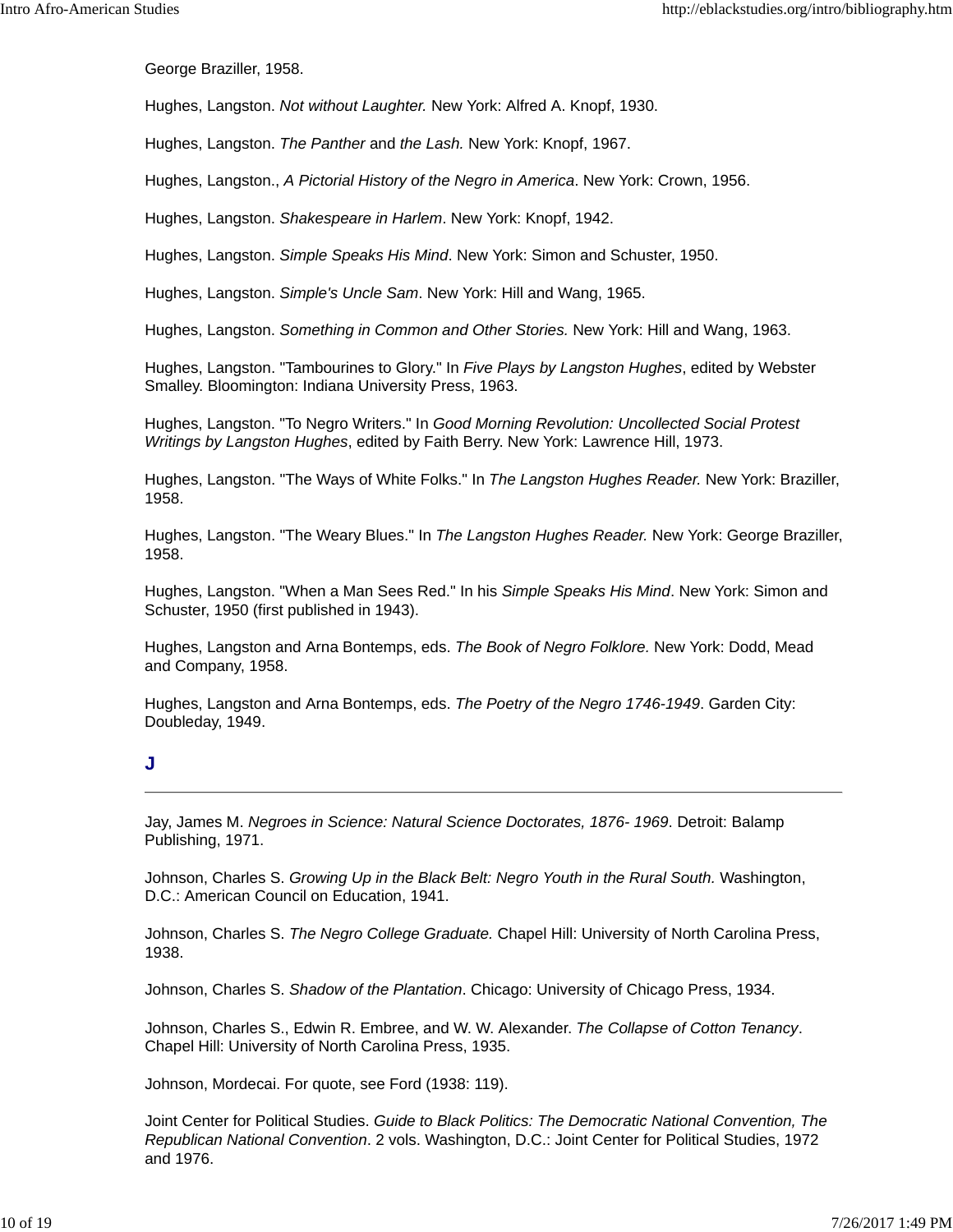Jones, Barbara A. P. "The Economic Status of Black Women." In *The State of Black America, 1983*, edited by James D. Williams. New York: National Urban League, 1983.

Jones, Leroi, "Black Art" In *Black Fire: An Anthology of Afro-American Writing,* edited by Leroi Jones and Larry Neal. New York: William Morrow, 1968.

Jones, Leroi and Larry Neal, eds. *Black Fire: An Anthology of Afro-American Writing.* New York: William Morrow, 1968.

Jones, Reginald L., ed. *Black Psychology.* 2d ed. New York: Harper and Row, 1980.

## **K**

Karenga, Maulana. *Introduction to Black Studies.* Inglewood: Kawaida Publications, 1982.

Karenga, Maulana. *Kawaida Theory: An Introductory Outline*. Inglewood: Kawaida Publications, 1980.

Kellogg, Charles Flint. *NAACP: A History of the National Association for the Advancement of Colored People, 1909-1920.* Baltimore: Johns Hopkins Press, 1967.

Kent, George E. "Patterns of the Harlem Renaissance." In his *Blackness and the Adventure of Western Culture.* Chicago: Third World Press, 1972.

Killens, John Oliver. *The Cotillion or One Good Bull Is Half the Herd.* New York: Trident Press, 1971.

King, Martin Luther, Jr. "I Have a Dream." In *Negro Protest Thought in the Twentieth Century,* edited by Francis L. Broderick and August Meier. New York: Bobbs-Merrill, 1965.

King, Martin Luther, Jr. "Letter from Birmingham Jail" In his *Why We Can't Wait*. New York: New American Library, 1963.

King, Martin Luther, Jr. *Where Do We Go from Here. Chaos or Community?* New York: Harper and Row, 1967.

## **L**

Ladner, Joyce A., ed. *The Death of White Sociology.* New York: Vintage Books, 1973.

Ladner, Joyce A. *Tomorrow's Tomorrow: The Black Woman*. Garden City: Doubleday, 1971.

Lenin, V.I. *Imperialism, The Highest Stage of Capitalism.* Peking: Foreign Languages Press, 1970.

Lenin, V.I. "Preliminary Draft of Theses on the National and Colonial Questions: For the Second Congress of the Communist International [1920]." In *Lenin on the National and Colonial Questions.* Peking: Foreign Languages Press, 1970.

Lenin, V.I. *What Is To Be Done?: Burning Questions of Our Movement*. Translated by Joe Fineburg and George Hanna, edited by Victor J. Jerome. New York: International Publishers, 1969.

Lerner, Gerda, ed. Black Women in White America: A Documentary History. New York: Vintage Books, 1973 (first published in 1972).

Lewinson, Paul. *Race, Class, and Party: A History of Negro Suffrage and White Politics in the South.* New York: Oxford University Press, 1932.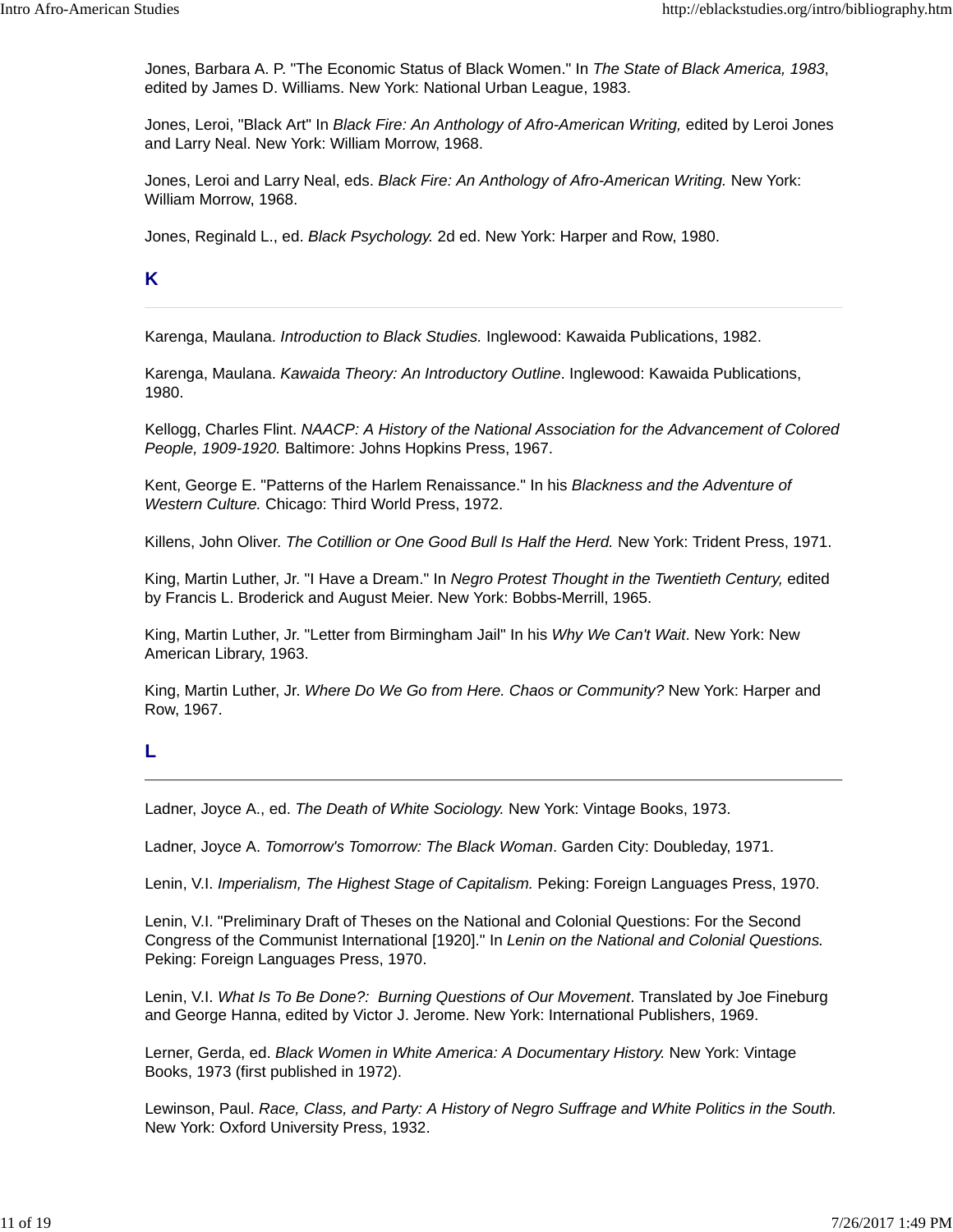Locke, Alain. "Alain Locke on the New Negro." In *Black Nationalism in America*, edited by John H. Bracey, Jr., August Meier, and Elliott Rudwick. Indianapolis: Bobbs-Merrill, 1970.

Logan, Rayford and Irving S. Cohen. *The American Negro: Old World Background and New World Experience*. Boston: Houghton Mifflin, 1967.

Lucy, William. For quote, see Stevens (1974: 23).

Lyman, Stanford M. *The Black American in Sociological Thought. New Perspectives on Black America*. New York: Capricorn Books, 1973.

#### **M**

Malcolm X. *The End of White World Supremacy: Four Speeches by Malcolm X*. Edited by Benjamin Goodman. New York: Merlin House, 1971.

Malcolm X. *Malcolm X Speaks: Selected Speeches and Statements*. New York: Merit Publishers, 1965.

Malcolm X, with the assistance of Alex Haley. *The Autobiography of Malcolm X.* New York: Ballantine Books, 1981 (first published in 1965).

Mao Tse-tung. *Four Essays on Philosophy.* Peking: Foreign Languages Press, 1968.

Mao Tse-tung. *Quotations from Chairman Mao Tsetung.* Peking. Foreign Languages Press, 1972.

Mao Tse-tung. *Statement in Support of the Afro-American Struggle against Violent Repression.* Peking: Foreign Languages Press, 1968.

Marable, Manning. *How Capitalism Underdeveloped Black America: Problems in Race, Political Economy and Society.* Boston: South End Press, 1983.

Marrisett, Andrew. For quote, we Raines (1977: 146-47).

Marshall, Thurgood. "University of California Regents v. Bakke: Supreme Court Opinions." *The United States law Week* 46 (June 27, 1978): 4927-4931.

Marx, Gary T. *Protest and Prejudice: A Study of Belief in the Black Community*. New York: Harper and Row, 1969.

Marx, Karl. *Capital, A Critique of Political Economy: The Process of Capitalist Production*, vol. 1. Translated by Samuel Moore and Edward Aveling, edited by Frederick Engels. New York: International Publishers, 1970.

Marx, Karl. "The Civil War in France." In *Karl Marx and Frederick Engels: Selected Works.* New York: International Publishers, 1968.

Marx, Karl and Frederick Engels. *The German Ideology.* 2 parts. Edited by R. Pascal. New York: International Publishers, 1969.

Marx, Karl. "Letter to J. Weydemeyer in New York, March 5, 1852." In *Karl Marx and Frederick Engels: Selected Works*, vol. 1. Moscow: Progress Publishers, 1969.

Marx, Karl and Frederick Engels. "Manifesto of the Communist Party." In *Karl Marx and Frederick Engels: Selected Works.* New York: International Publishers, 1968.

Mays, Benjamin E. *Born to Rebel: An Autobiography.* New York: Charles Scribner's Sons, 1971.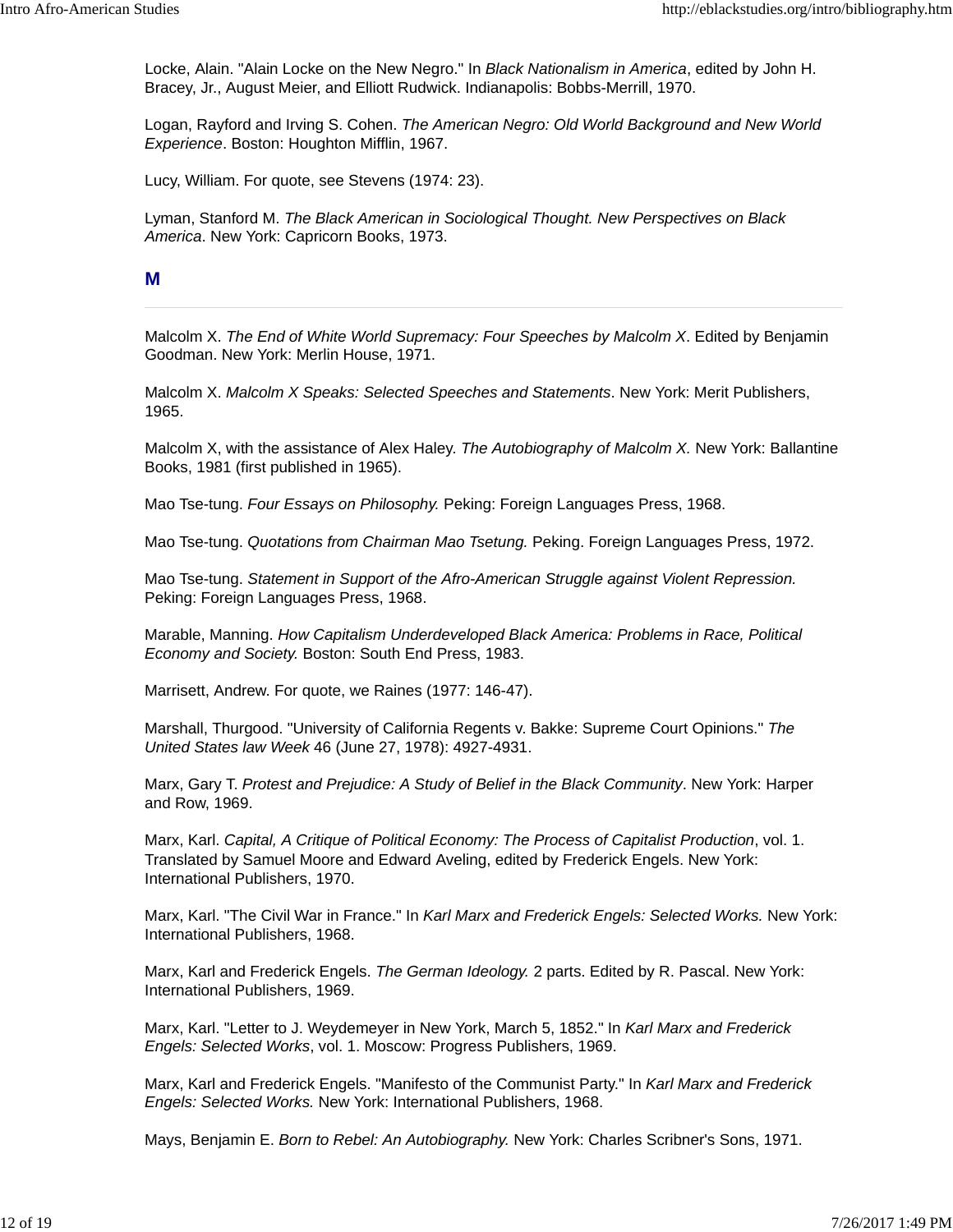Mays, Benjamin. *The Negro's God as Reflected in His Literature.* New I York: Atheneum, 1968 (first published in 1938).

McClendon, John H. "The Afro-American Philosopher and the Philosophy of the Black Experience: A Bibliographic Essay on a Neglected Topic in Both Philosophy and Black Studies." *Sage Race Relations Abstracts* 7 (November 1982): 1-53.

McPherson, James M., et al. *Blacks in America: Bibliographical Essays.* Garden City: Doubleday, 1971.

McWorter, Gerald A. *The Professionalization of Achievement in Black Studies: A Report on Ranking Black Studies in Universities and Colleges.* Urbana: Afro-American Studies and Research Program, University of Illinois, 1981.

Meany, George. For quote, see Foner (1974- 335).

Meier, August and Elliott Rudwick. *CORE: A Study in the Civil Rights Movement, 1942-1968.* New York: Oxford University Press, 1973.

*The Messenger* Editors. "How to Stop Lynching." In *A Documentary History of the Negro People in the United States, 1910-1932,* edited by Herbert Aptheker. Secaucus: The Citadel Press, 1973.

*The Messenger* Editors. "The New Negro - What Is He?" *The Messenger* 2 (August 1920): 73-74.

Moore, Howard. "Racism as Justice." *Rhythm Magazine* 1:1 (1970).

Moore, Richard B. *The Name "Negro": Its Origin and Evil Use.* New York: Argentina Press, 1960.

Morris, Milton. *The Politics of Black America*. New York: Harper and Row, 1975.

Muhammad, Elijah. For quote, see Essien-Udoom (1962: 260).

Munford, Clarence J. *Production Relations, Class and Black Liberation: A Marxist Perspective in Afro-American Studies.* Amsterdam: B. R. Grüner, 1978.

Myers, Isaac. For quote, see Foner (1974: 35).

#### **N**

NAACP. For quote on formation, see Kellogg (1967: 303).

NAACP Legal Defense Fund. "Brown v. Board of Education. Brief for Appellants." In *Landmark Briefs and Arguments of the Supreme Court of the United States: Constitutional Law*, vol. 49, edited by Philip B. Kurland and Gerhard Casper. Frederick: University Publications of America, 1975.

Naison, Mark. *Communists in Harlem During the Depression.* Urbana: University of Illinois Press, 1983.

National Black Political Assembly. For quote, see Daniels (1980: 32).

National Committee of Negro Churchmen. "Statement by the National Committee of Negro Churchmen, July 31, 1966." In *The Black Power Revolt: A Collection of Essays,* edited by Floyd B. Barbour. Boston: Porter Sargent Publisher, 1968.

National Coordinating Committee, "Year to Pull the Covers Off lmperialism" Project. "Imperialism and the Black Media." *The Black Soldier* 6 (November 1974): 48-57.

National Negro Conference. "Call for a National Negro Conference." In *The Black American: A*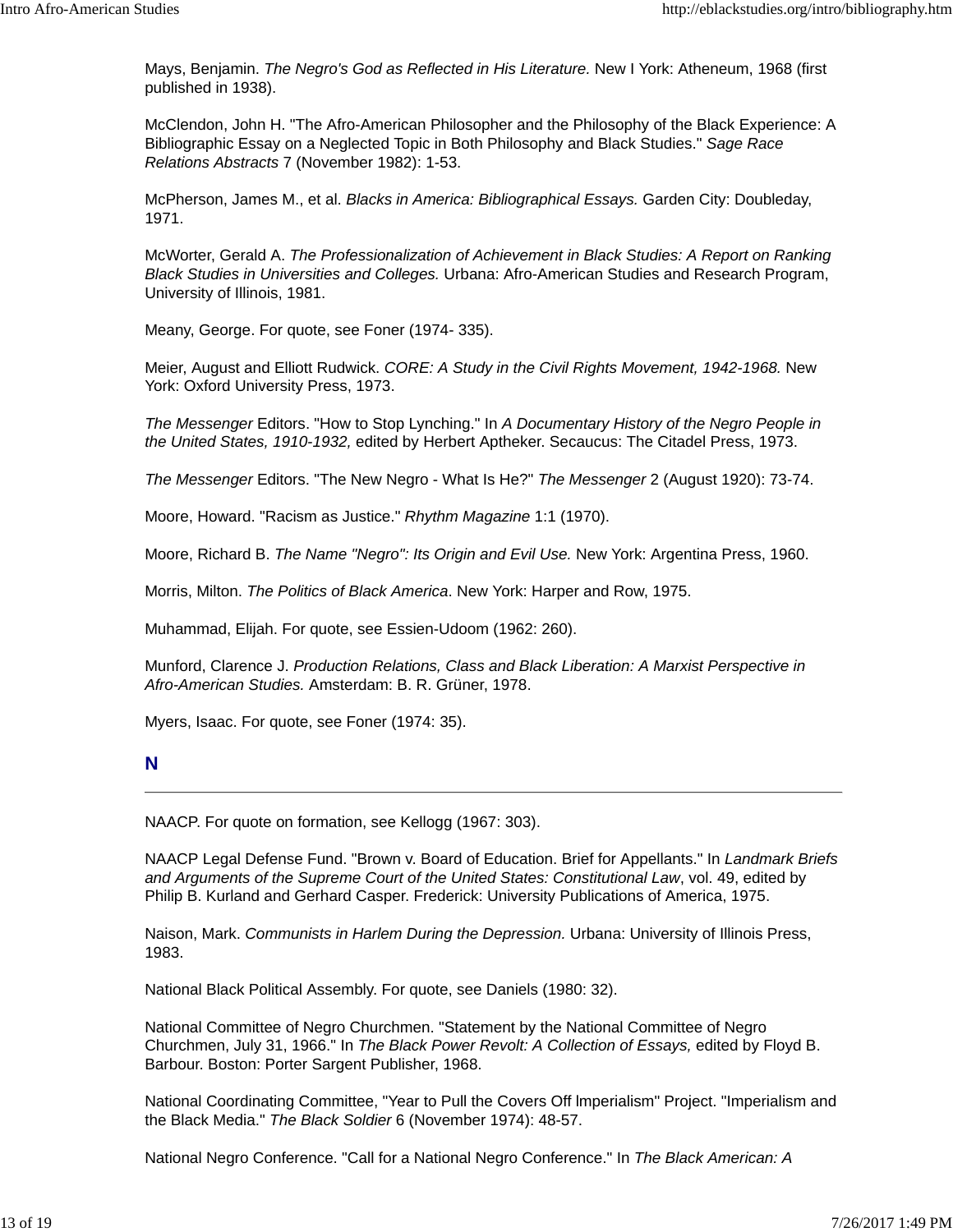*Documentary History,* rev. ed., edited by Leslie H. Fishel, Jr. and Benjamin Quarles. Glenview: Scott, Foresman and Company, 1970.

National Urban League. *The State of Black America, 1980.* Edited by James D. Williams. New York: National Urban League, 1980.

National Urban League. *The State of Black America,* 1983. Edited by James D. Williams. New York. National Urban League, 1983.

Neal, Larry. "The Black Arts Movement." The *Drama Review*, 12 (Summer 1968): 29-39.

Newell, Virginia K., et al., eds. *Black Mathematicians and Their Works.* Ardmore, Pennsylvania: Dorrance, 1980.

Newman, Richard. *Black Access: A Bibliography of Afro-American Bibliographies.* Westport: Greenwood Press, 1984.

Niagara Movement. "Declaration of Principlas." In *Negro Protest Thought in the Twentieth Century*, edited by Francis L. Broderick and August Meier. New York: Bobbs-Merrill, 1965.

Nkrumah, Kwame. *Ghana: The Autobiography of Kwame Nkrumah*. London: Thomas Nelson, 1965 (first published in 1959).

Nkrumah, Kwame. "Towards Colonial Freedom" In his *Revolutionary Path*. New York: International Publishers, 1973.

[North Carolina] General Assembly. "An Act Prohibiting the Teaching of Slaves to Read." In *The Black American: A Documentary History,* rev. ed., edited by Leslie H. Fishel, Jr. and Benjamin Quarles. Glenview: Scott, Foresman and Company, 1970.

Northup, Solomon. "Twelve Years a Slave." In *Puttin'* on *Old Massa*, edited by Gilbert Osofsky. New York: Harper and Row, 1969.

Northup, Solomon. For quote on "patting juba," see Blassingame (1972: 55).

## **O**

Obadele, Imari. *Foundations of the Black Nation*. Detroit: Songhay Press, 1975.

Ofari, Earl. "Let Your Motto Be Resistance": The Life and Thought of Henry Highland Garnet. Boston: Beacon Press, 1972.

Ofari, Earl. *The Myth of Black Capitalism.* New York: Monthly Review Press, 1970.

Orrick, William. "Shut it Down! A College in Crisis: San Francisco State College, October 1968 - April 1969." A report to the National Commission on the Causes and Prevention of Violence. Washington, D.C.: U.S. Government Printing Office, 1969.

Orum, Anthony M. *Black Students in Protest: A Study of the Origins Of the Black Student Movement.* Washington, D.C.: American Sociological Association, 1972.

Ottley, Roi. *The Lonely Warrior: The Life and Times of Robert S. Abbott.* Chicago: Henry Regnery Company, 1955.

Outlaw, Lucius. *Studies Africana Philosophy: International Directory of Philosophers of African Descent.* Haverford: Haverford College, 1981.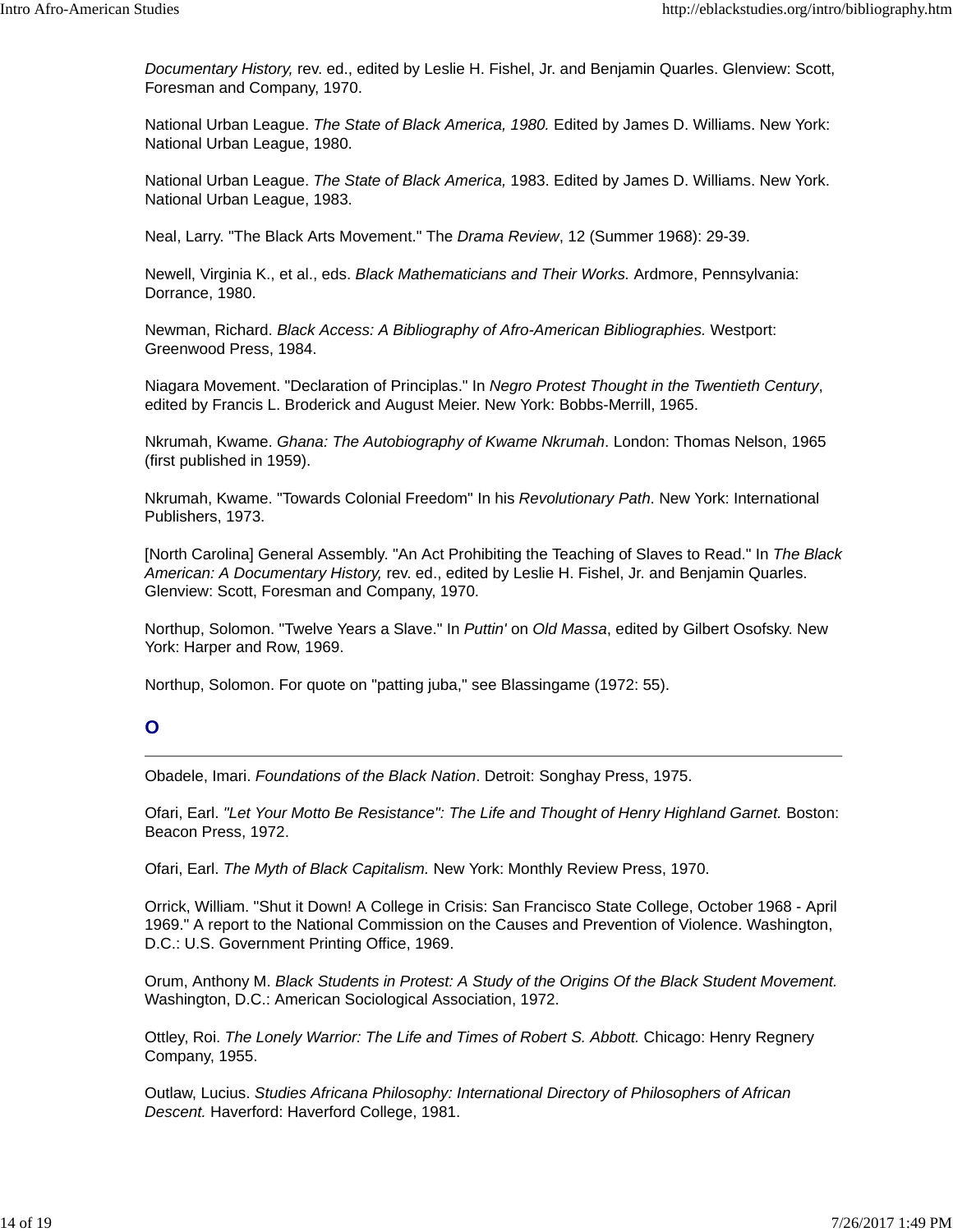#### **P**

Parks, Rosa. For quote, see Raines (1977: 40).

Patterson, William L., ed. *We Charge Genocide: The Historic Petition to the United Nation for Relief from a Crime of the United States Government against the Negro People.* New York: International Publishers, 1970 (first published by the Civil Rights Congress in 1951).

Peoples College. "The Historical Development of Black Students." Unpublished Manuscript, 1975.

Pettigrew, Thomas F., ed. *The Sociology of Race Relations: Reflection and Reform*. New York: The Free Press, 1980.

Preston, Michael B., Lenneal J. Henderson, Jr., and Paul Puryear, eds. *The New Black Politics: The Search for Political Power.* New York: Longman, 1982.

## **Q**

Quarles, Benjamin, ed. *Blacks on John Brown.* Urbana: University of Illinois Press, 1972.

#### **R**

Raines, Howell, [ed.]. *My Soul Is Rested: Movement Days in the Deep South Remembered*. New York: G. P. Putnam's Sons, 1977.

Randall, Dudley. "Booker T. and W. E. B." In *Black Voices: An Anthology of Afro-American Literature,* edited by Abraham Chapman. New York: New American Library, 1968.

Randolph, A. Philip. "Keynote Address to the Policy Conference of the March on Washington Movement." In *Negro Protest Thought in the Twentieth* Century, edited by Francis L. Broderick and August Meier. New York: Bobbs-Merrill, 1965.

Raper, Arthur Franklin. *Preface to Peasantry: A Tale of Two Black Belt Counties*. Chapel Hill: University of North Carolina Press, 1936.

Record, Wilson. *The Negro and the Communist Party.* Chapel Hill: University of North Carolina Press, 1951.

Redkey, Edwin. *Black Exodus: Black Nationalist and Back-to-Africa Movements, 1890-1910.* New Haven: Yale University Press, 1969.

Reid, Ira De A. *Negro Membership in American Labor Unions.* New York: Department of Research and Investigations of the National Urban League, 1930.

Reid, John. "Black America in the 1980s." *Population Bulletin* 37 (December 1982): 1-38.

Roberts, Harry. "The Rural Negro Minister: His Personal and Social Characteristics." *Social Forces* (March 1949): 291-300.

Robeson, Paul. For quote, see Gloster (1948: 199).

Robinson,. Armstead, et al., eds. *Black Studies in the University: A Symposium*. New Haven: Yale University Press, 1969.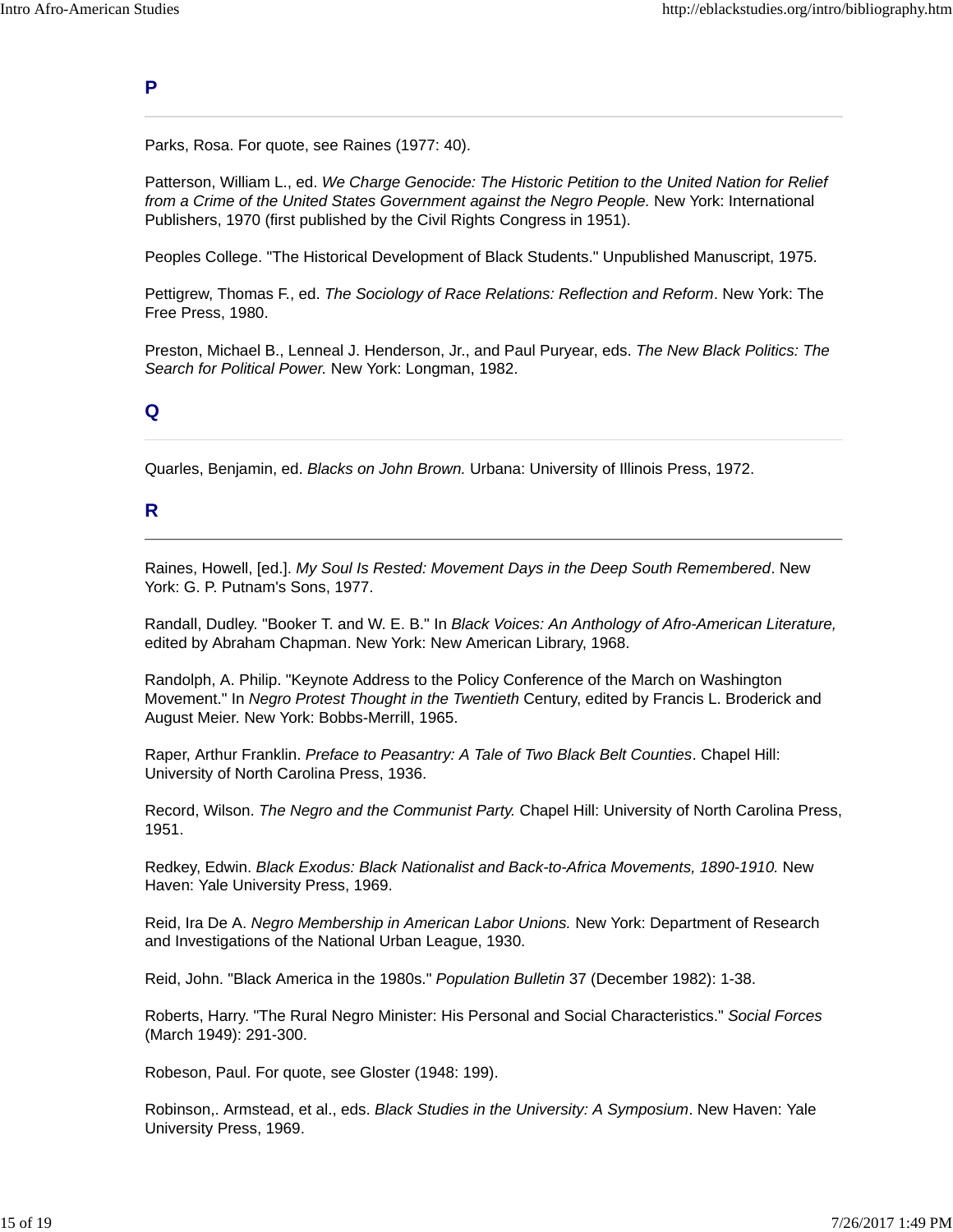Robinson, Cedric J. *Black Marxism: The Making of the Black Radical Tradition*. London: Zed Press, 1983.

Rodney, Walter. *How Europe Underdeveloped Africa,* rev. ed. Washington, D.C.: Howard University Press, 1981 (first published in 1972).

Rose, Peter 1. *The Subject Is Race: Traditional Ideologies and the Teaching of Race Relations.* New York: Oxford University Press, 1968.

Rustin, Bayard. "The Meaning of Birmingham." In *Negro Protest Thought in the Twentieth Century,* edited by Francis L. Broderick and August Meier. New York: Bobbs-Merrill, 1965.

## **S**

Salamon, Lester M. *Land and Minority Enterprise: The Crisis and the Opportunity*. Washington, D. C.: U.S. Department of Commerce, 1976.

Schomburg, Arthur A. *Racial Integrity: A Plea for the Establishment of a Chair of Negro History in Our Schools and Colleges, etc.* Baltimore: Black Classic Press, 1979 (first published by the Negro Society for Historical Research, 1913).

Sims, William E. *Black Studies: Pitfalls and Potential*. Washington, D.C.: University Press of America, 1978.

Slaughter, Diana T *Early Intervention and Its Effects on Maternal and Child Development. (Monographs of the Society for Research in Child Development)* vol. 48, No, 4. Chicago: University of Chicago Press, 1983.

Smith, Arthur, ed. *Language, Communication and Rhetoric in Black America*. New York: Harper and Row, 1972.

Smitherman, Geneva. *Talkin and Testifyin: The Language of Black America*. Boston: Houghton Mifflin, 1977.

Son House of Mississippi. For quote, see Cone (1972: 118-19).

Southern Christian Leadership Conference [SCLC]. "This Is SCLC." In *Negro Protest Thought in the Twentieth Century,* edited by Francis L. Broderick and August Meier. New York: Bobbs-Merrill, 1965.

Southern Negro Youth Conference. For quote, see Ford (1938: 117).

Spellman, A. B. "Not Just Whistling Dixie." In *Black Fire: An Anthology of Afro-American Writing,* edited by Leroi Jones and Larry Neal. New York: William Morrow, 1968.

Spero, Sterling D. and Abram L. Harris. *The Black Worker: The Negro and the Labor Movement*. New York: Atheneum, 1968 (first published in 1931).

Stalin, J. V. "Marxism and the National Question: The Nation [and] The National Movement [1913]." In *Selections from V. 1. Lenin, and J. V. Stalin on National Colonial Question*. Calcutta: Calcutta Book House, 1970.

Stalin, J. V. "The National Problem (April 1924)." In *Selections from V. L Lenin and J. V. Stalin on National Colonial Question.* Calcutta: Calcutta Book House, 1970.

Stanford, Max. "Towards Revolutionary Action Movement Manifesto." In *Black Nationalism in America*, edited by John H. Bracey, Jr., August Meier, and Elliott Rudwick. Indianapolis: Bobbs-Merrill, 1970.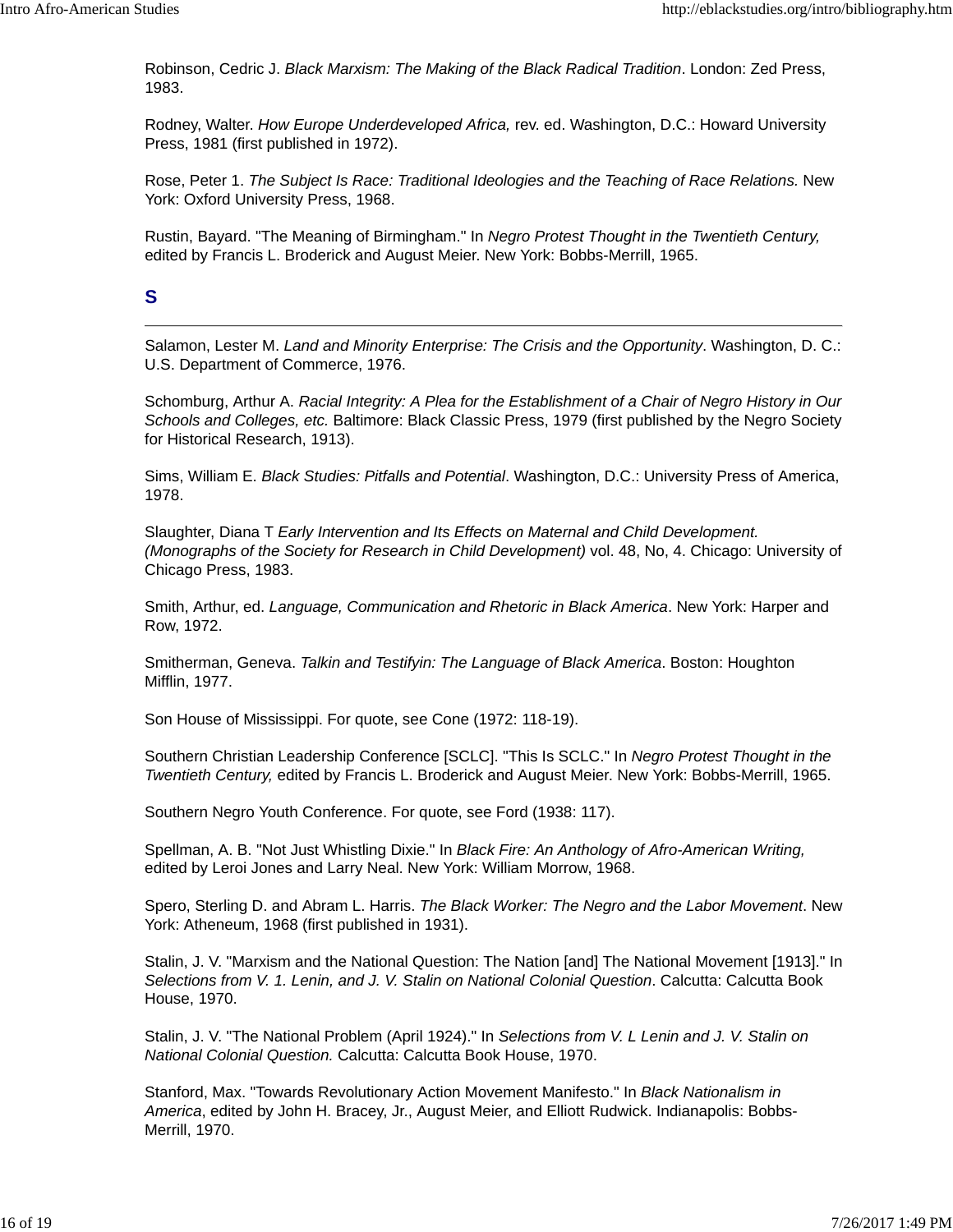Staples, Robert. *Introduction to Black Sociology.* New York: McGraw-Hill, 1976.

Starobin, Robert R. *Industrial Slavery in the Old South.* New York: Oxford University Press, 1970.

Stevens, William K. "Coalition of Black Trade Unionists Plans to Bring Political and Labor Force to Bear in Fall Elections." *New York Times* (May 6, 1974): 23.

Stirling, James. "The House Slave and the Field Slave" In *The Black American: A Documentary History,* rev. ed., edited by Leslie H. Fishel, Jr. and Benjamin Quarles. Glenview: Scott, Foresman and Company, 1970.

Student Nonviolent Coordinating Committee [SNCC]. "Statement of Purpose." In *Negro Protest Thought in the Twentieth Century,* edited by Francis L. Broderick and August Meier. New York: Bobbs-Morrill, 1965.

[Supreme Court] United States Reports, Vol. 347. *Cases Adjudicated in the Supreme Court at October Term,* 1953*.* Washington, D.C.: U.S. Government Printing Office, 1954.

## **T**

Tripp, Luke S. *Black Students, Ideology, and Class.* Urbana: Afro Scholar Working Papers, No. 9, University of Illinois, 1982.

Truth, Sojourner. "I Suppose I Am about the Only Colored Woman that Goes about to Speak for the Rights of Colored Women..." In *Black Women in White America: A Documentary History,* edited by Gerda Lerner. New York: Vintage Books, 1973.

Turner, Lorenzo. *Africanisms in the Gullah Dialect.* Chicago: University of Chicago Press, 1949.

## **U**

United Nations petition. For quote, see Patterson (1970: 3-5).

U.S. Bureau of the Census. *The Social and Economic Status of the Black Population in the United States: An Historical View, 1790-1978.* Washington, D.C.: U.S. Department of Commerce (Current Population Reports, Special Studies Series P-23, No. 80), n.d.

U.S. Bureau of the Census. *Statistical Abstract of the United States, 1981.* 102 edition. Washington, D.C.: U.S. Department of Commerce, 1981.

U.S. Bureau of the Census. *Statistical Abstract of the United States, 1984.* 104 edition. Washington, D.C.: U.S. Department of Commerce, 1983.

U.S. Bureau of Labor Statistics. *Employment in Perspective: Minority Workers,* Report 711. Washington, D.C.: U.S. Department of Labor, 1984.

U.S.. Bureau of Labor Statistics. *Handbook of Labor Statistics, 1975.* Reference Edition. Washington, D.C.: U.S. Department of Labor, 1980.

U.S. Bureau of Labor Statistics. *Handbook of Labor Statistics, 1980.* Washington, D.C.: U.S. Department of Labor, 1980.

#### **V**

Valentine, Charles A. *Black Studies and Anthropology: Scholarly and Political Interests in Afro-American Culture*. Boston: Addison-Wesley, 1972.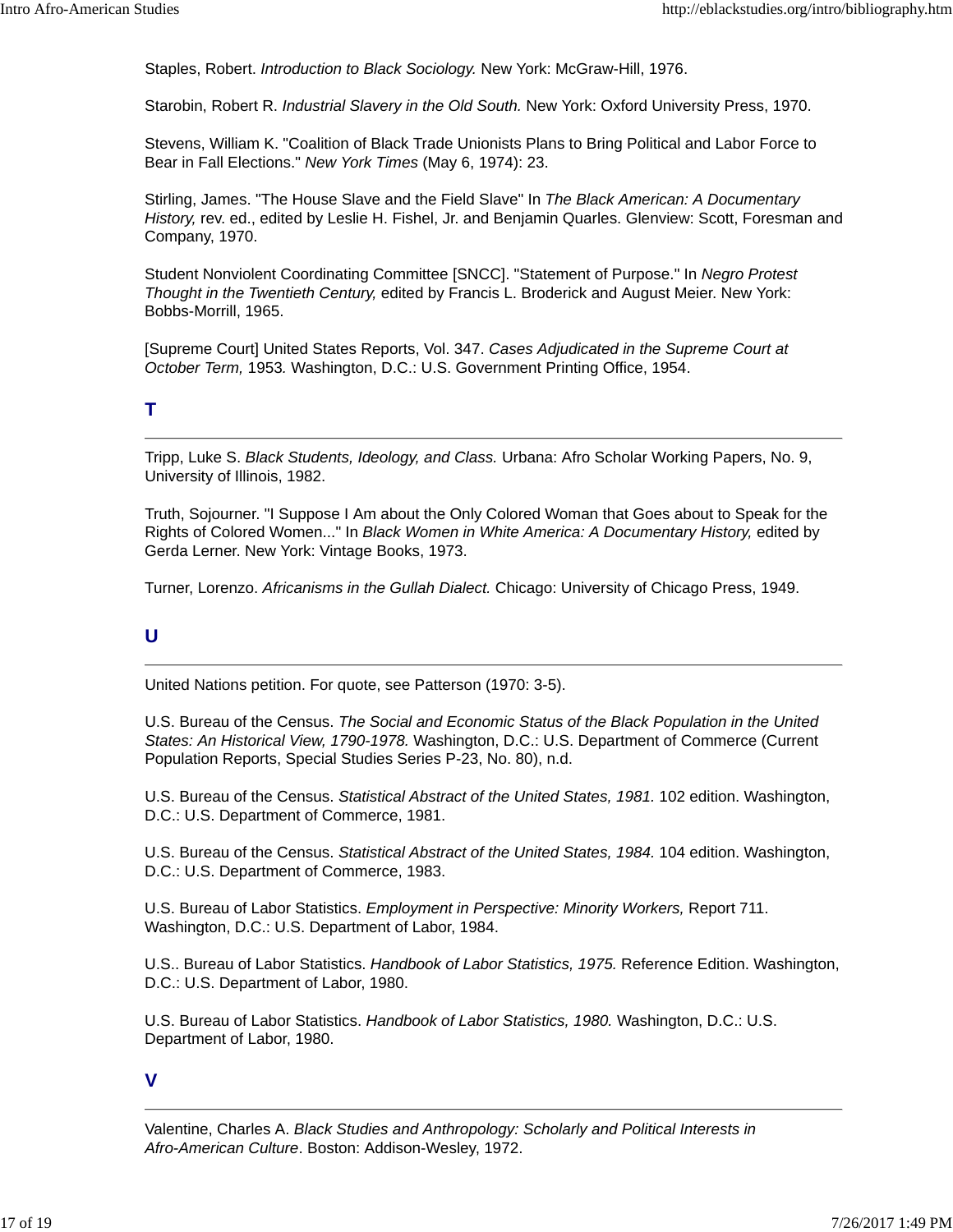Van Sertima, Ivan. *Blacks in Science: Ancient and Modern*. New Brunswick: Transaction Books, 1983.

Vander Zanden, James W. For quote, see Pettigrew (1980: xxxi).

Vassa, Gustavus. *The Life of Olaudah Equiano, or Gustavus Vassa the African.* New York: Negro Universities Press, 1969 (first published in 1837).

Vincent, Theodore G., ed. *Voices of a Black Nation: Political Journalism in the Harlem Renaissance.* San Francisco: Ramparts Press, 1973.

## **W**

Walker, Johnnie Mae. "Autobiography of Mrs. Johnnie Mae Walker." *The Movement* 1 (May 1965):1.

Walton, Sidney F., Jr. *The Black Curriculum: Developing a Program in Afro-American Studies.* East Palo Alto: Black Liberation Publishers, 1969.

Ward, Naomi. "I Am a Domestic." *New Masses* (June 1940): 20-21.

Washington, Booker T. "Industrial Education for the Negro." In *The Negro Problem: A Series of Articles by Representative American Negroes of Today.* New York: James Pott, 1903.

Weaver, Robert C. *Negro Labor. A National Problem.* New York: Harcourt, Brace, 1946.

Webber, Thomas L. *Deep Like the Rivers: Education in the Slave Quarter Community, 1831-1865.* New York: W. W. Norton, 1978.

Wells, Ida B. *Crusade for Justice: The Autobiography of Ida B. Wells.* Edited by Alfreda M. Duster. Chicago: University of Chicago Press, 1970.

Wesley, Charles H. *Negro Labor in the United States 1850-1925.* New York: Vanguard Press, 1927.

White, Walter F. "Chicago and Its Eight Reasons." *The Crisis* 18 (October 1919): 293-297.

Whitten, Norman E., Jr. and John F. Szwed, eds. *Afro-American Anthropology: Contemporary Perspectives.* New York: Free Press, 1970.

Wilcox, Preston. "The Thrust for Community Control of the Schools in Black Communities." In *Racial Crisis in American Education*, edited by Robert L. Green. Chicago: Follett Educational Corporation, 1969.

Wilhelm, Sidney. *Who Needs the Negro.* Garden City: Doubleday, 1971.

Wilkins, Roy. For quote, see Foner (1974: 335-36).

Williams, Eric [C.]. *Capitalism and Slavery*. New York: Capricorn Books, 1944.

Williams, Eric C. *From Columbus to Castro: The History of the Caribbean, 1492-1969.* New York: Harper and Row, 1970.

Wilmore, Gayraud S. and James H. Cone, eds. *Black Theology.- A Documentary History 1966-1979.* Mary Knoll, New York: Orbis Book, 1979.

Wilson, William Julius. *The Declining Significance of Race: Blacks and Changing American Institutions*. Chicago: University of Chicago Press, 1978.

Woodson, Carter Godwin. *The African Background Outlined.* Washington, D.C.: The Association for